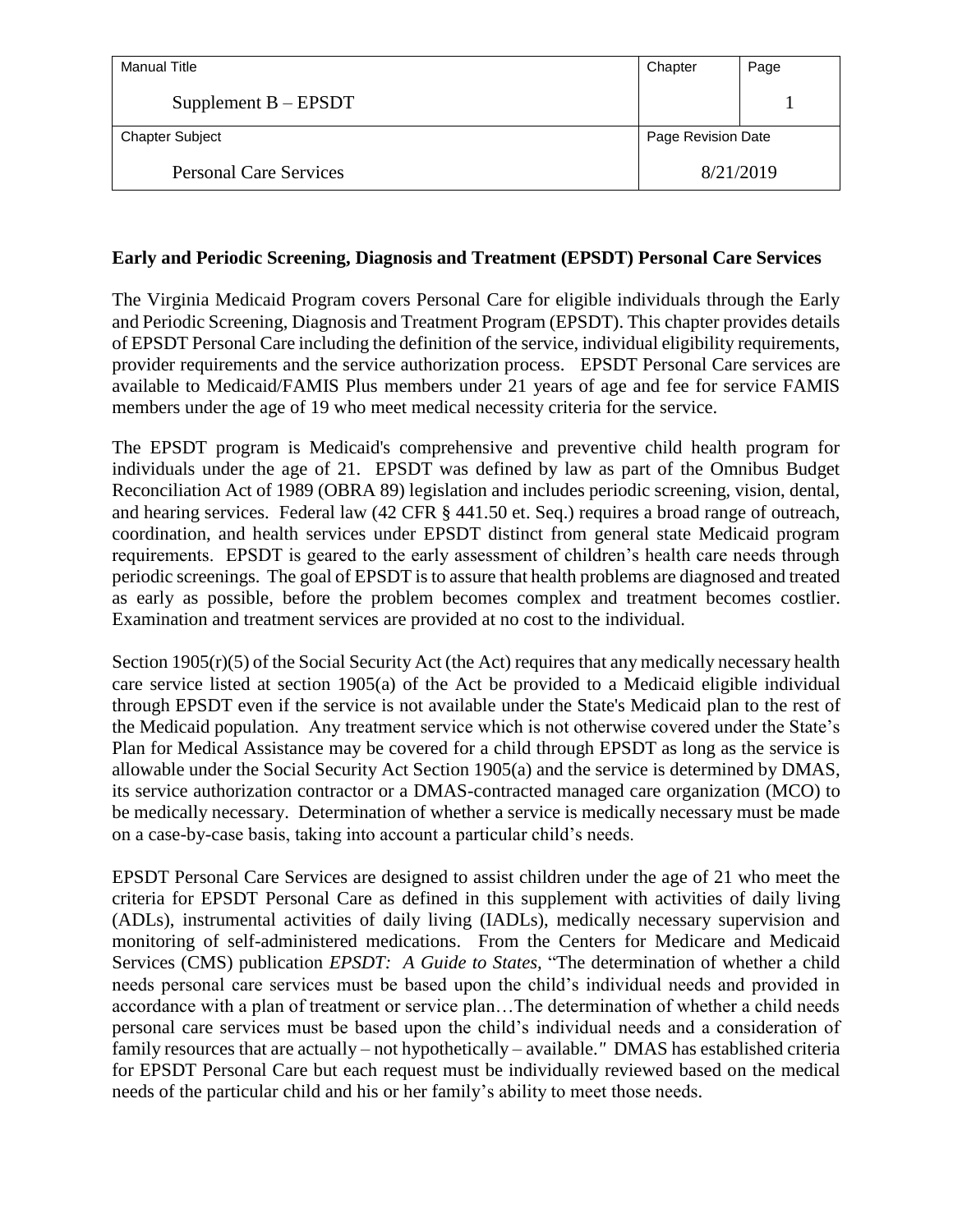| Manual Title                  | Chapter            | Page |
|-------------------------------|--------------------|------|
| Supplement $B - EPSDT$        |                    |      |
| <b>Chapter Subject</b>        | Page Revision Date |      |
| <b>Personal Care Services</b> | 8/21/2019          |      |

CMS also provided special guidance to states on services for children with Autism Spectrum Disorders in 2014. States must assure that families of children with Autism Spectrum and other Developmental Disorders, including Intellectual Disabilities (previously referred to as Mental Retardation), are aware of and have access to a broad range of services to meet the individual child's needs. EPSDT Personal Care is one of these services.

Some individuals with a diagnosis of intellectual disabilities, autism and other, developmental disabilities, and individuals with behavioral health diagnoses may have active treatment needs that cannot be met exclusively by EPSDT Personal Care services. These individuals who meet the criteria for EPSDT Personal care may still receive EPSDT Personal Care services, however, community based services may be suggested to address the individual's other treatment needs. Referrals should be made to appropriate community based care services such as the Commonwealth Coordinated Care (CCC) Plus Waiver (formerly known as the Elderly or Disabled with Consumer Direction (EDCD) Waiver), the Community Living (CL) Waiver, the Family and Individual Support (FIS) Waiver as well as other community mental health rehabilitation services that may be necessary to promote appropriate community based health care for each individual.

EPSDT Personal Care may not be authorized when the individual presents with needs that do not necessitate Personal Care services consisting of ADL supports. Each request for EPSDT Personal Care services will be reviewed on an individualized basis by DMAS or its contractor.

# **DEFINITIONS**

**Agency-Directed Personal Care Services** – Personal care services provided by an agency chosen by the individual. The agency handles all of the employment components for the individual such as hiring and firing of the Personal Care assistant. The agency bills DMAS or its contractor for services provided.

**Activities of Daily Living (ADLs)** – Personal care tasks such as bathing, dressing, toileting, transferring, and eating/feeding.

**Centers for Medicare & Medicaid Services (CMS)** – The federal agency that administers the Medicare, Medicaid, and State Child Health Insurance (FAMIS) programs.

**Community Setting** – Services provided within the everyday routines and activities in which families participate, and in places where the family would typically be so that their daily life is supported. A community setting is one that would be considered a natural or normal place for a child or adolescent without disabilities to spend time alone, with peers, or with adults (related or not), e.g. child care setting, public library, shopping mall, restaurant.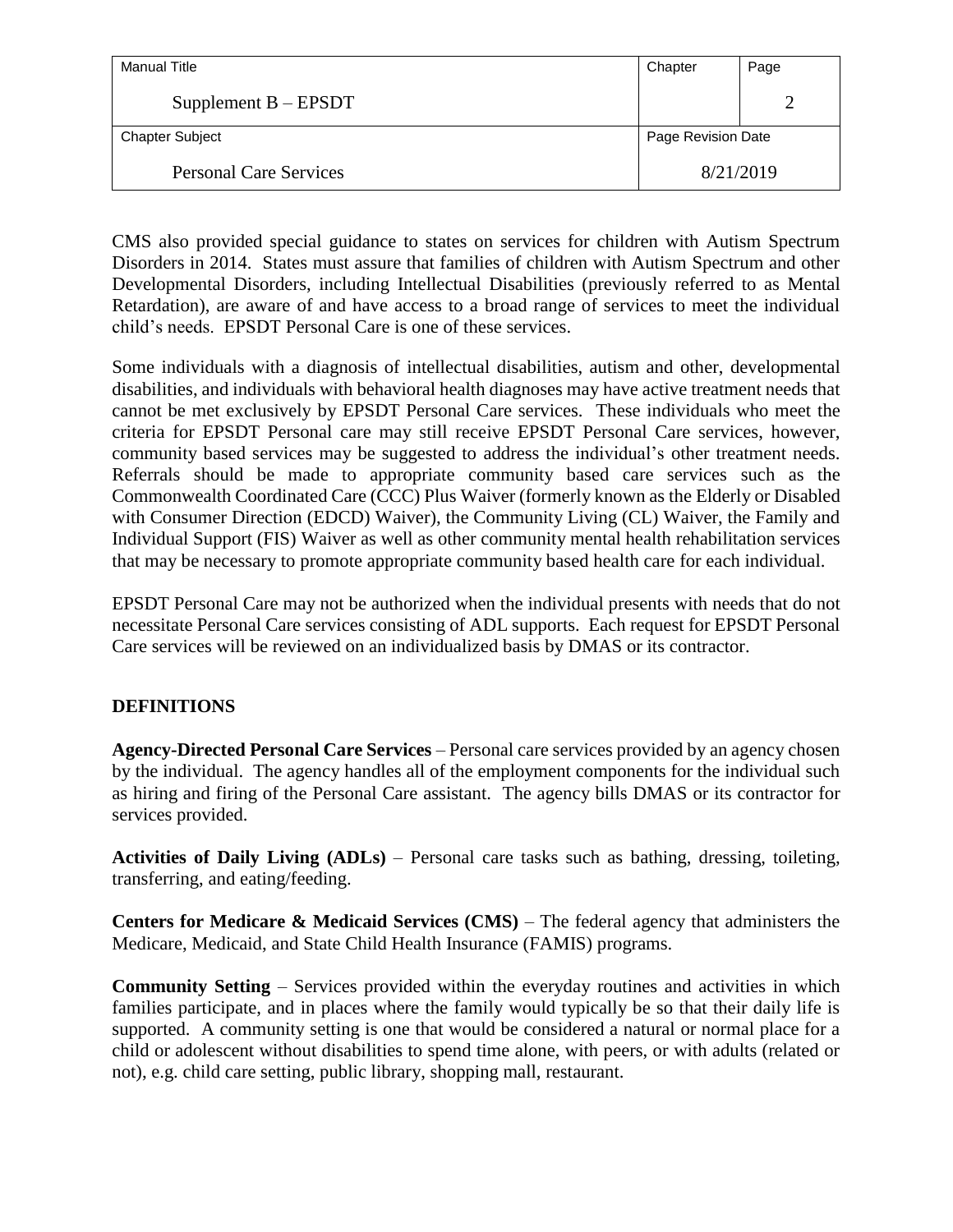| Manual Title                  | Chapter            | Page |
|-------------------------------|--------------------|------|
| Supplement $B - EPSDT$        |                    |      |
| <b>Chapter Subject</b>        | Page Revision Date |      |
| <b>Personal Care Services</b> | 8/21/2019          |      |

**Consumer-Directed Personal Care Services** – Personal care services provided by an assistant chosen by the individual. The individual or individual's representative handles all of the employment components for the individual such as hiring and firing of the Personal Care assistant with the assistance of a Service Facilitation Provider. DMAS or its contractor reimburses the Personal Care assistant for services received.

**Dependency** – The need for assistance from someone else to perform a Personal Care task. Assistance can include hands on care, prompting, verbal cueing, multiple reminders and/or supervision.

**EPSDT Screener** – DMAS enrolled Physician, Physician Assistant, or Nurse Practitioner.

**Instrumental Activities of Daily Living (IADLs)** - Life activities including light housework, laundry, meal preparation, transportation, grocery shopping, using the telephone, assistance with self-administration of medication and money management.

**Personal Care Services** – Support services provided in the home and community settings necessary to maintain or improve an individual's current health status. Personal care services are defined as help with ADLs and IADLs, monitoring of self-administered medications, and the monitoring of health status and physical condition.

**Person Centered Plan of Care (POC)** – The document used to record the individual's service needs.

# **PROVIDER PARTICIPATION REQUIREMENTS**

# **Agency-Directed Personal Care**

The provider of services must be a home health organization licensed by the Virginia Department of Health (VDH) that has a current signed participation agreement with DMAS or a DMAS contracted managed care organization to provide Personal Care.

In addition to following requirements of the provider agreement, a Personal Care Agency must meet the following requirements:

Staffing Requirements

1. Registered Nurse (RN)

The provider must employ (or subcontract) and directly supervise a registered nurse (RN)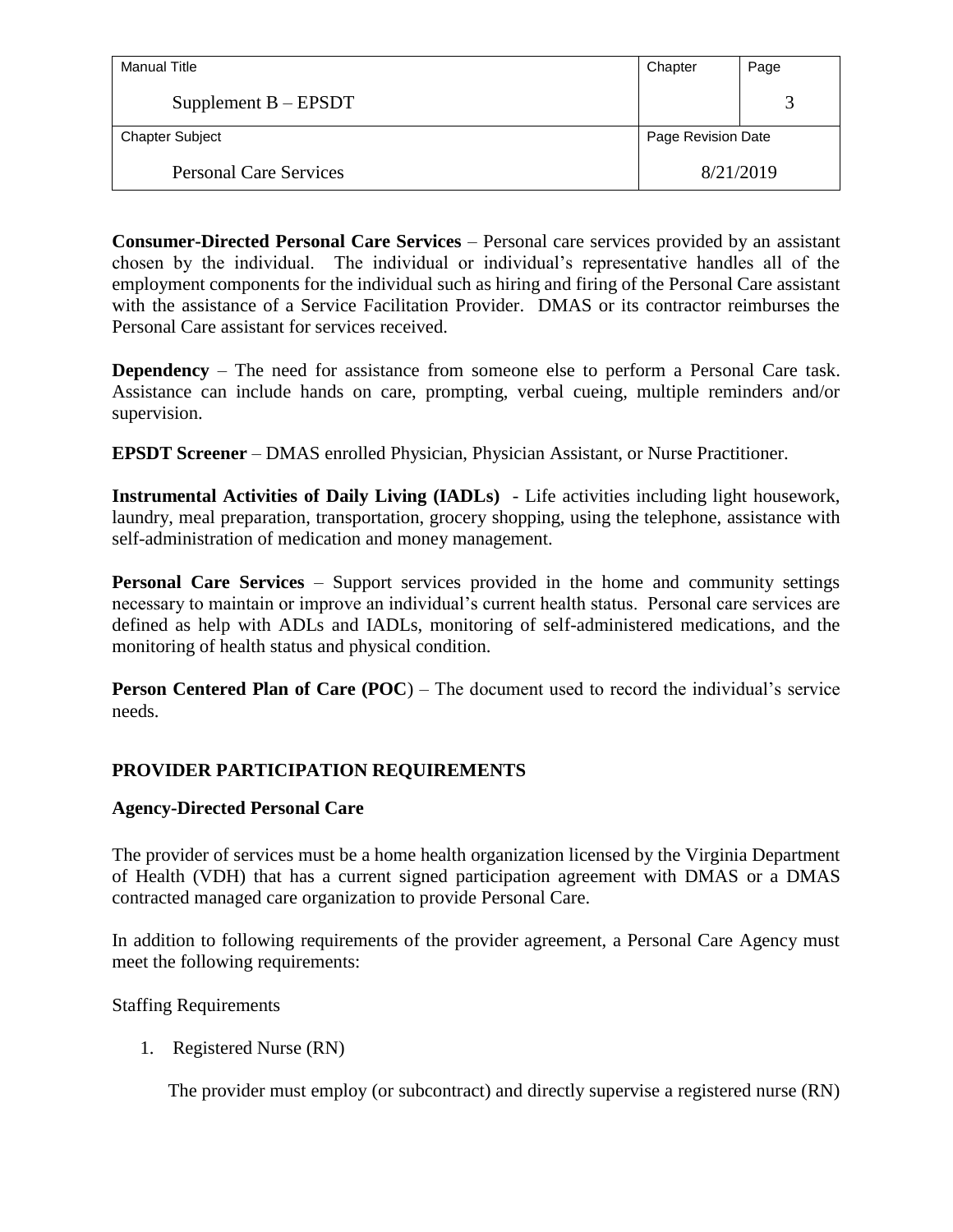| Manual Title                  | Chapter            | Page |
|-------------------------------|--------------------|------|
| Supplement $B - EPSDT$        |                    |      |
| <b>Chapter Subject</b>        | Page Revision Date |      |
| <b>Personal Care Services</b> | 8/21/2019          |      |

who will provide ongoing supervision of all personal care assistants and licensed practical nurses (LPN). The RN must possess the following qualifications:

- A license to practice in the Commonwealth of Virginia;
- At least one (1) year of related clinical experience as a RN. Clinical experience may include work in an acute care hospital, public health clinic, home health agency, rehabilitation hospital, or nursing facility;
- A satisfactory work history as evidenced by two (2) satisfactory reference checks from prior job experience, including no evidence of abuse, neglect, or exploitation of incapacitated or older adults or children, recorded in the nurse's personnel file. If the RN has worked for a single employer, one (1) satisfactory reference from a prior job experience and one (1) personal reference both with no evidence of abuse, neglect, or exploitation of an incapacitated or older adults or children is acceptable;
- The RN must submit to a criminal record check obtained through the Virginia State Police. If the individual receiving services is a minor, the RN must also submit to a search of the VDSS Child Protective (CPS) Central Registry. The provider must not hire any RN with findings of barrier crimes identified in 32.1-162.9:1 of the *Code of Virginia* or founded complaints in the CPS Central Registry; and
- Documentation of license, clinical experience, references, and evidence of a criminal background record check and central registry search if applicable must be maintained in the RN's personnel file for review by DMAS staff.
- 2. Personal Care Assistant

Each personal care assistant hired by the provider must be evaluated by the provider to ensure compliance with qualifications as required by DMAS and the agency's Virginia Department of Health (VDH) license. Basic qualifications for personal care assistants include:

- Physical ability to do the work;
- Age 18 years or older;
- Ability to read and write in English to the degree necessary to perform the expected tasks and possess basic math skills;
- Ability to create and maintain required documentation;
- Have the required skills to perform the services;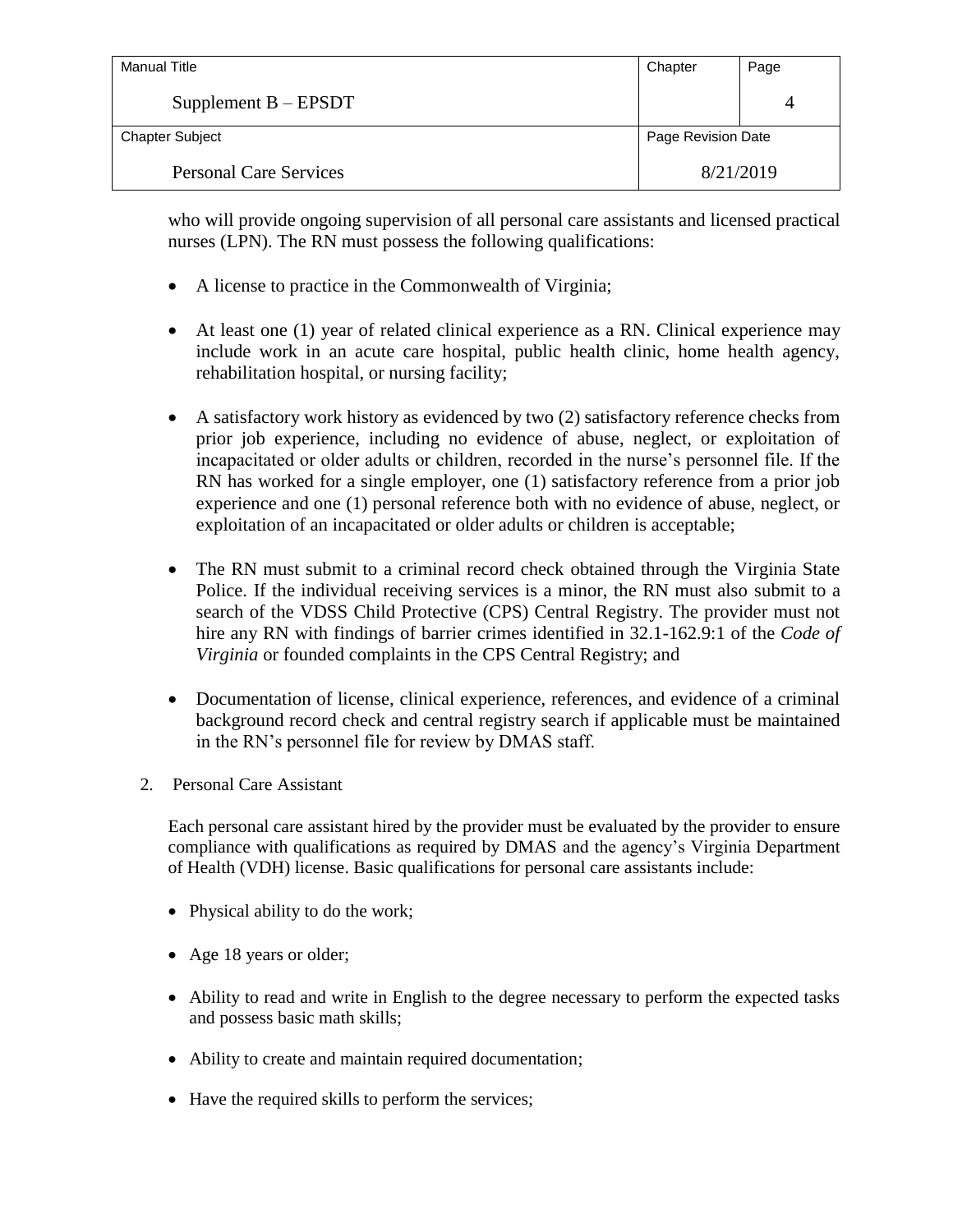| <b>Manual Title</b>           | Chapter            | Page |
|-------------------------------|--------------------|------|
| Supplement $B - EPSDT$        |                    |      |
| <b>Chapter Subject</b>        | Page Revision Date |      |
| <b>Personal Care Services</b> | 8/21/2019          |      |

- Have a valid social security number;
- Receive tuberculosis (TB) screening as specified in criteria used by the Virginia Department of Health http://www.vdh.virginia.gov/TB/Policies/screening.htm#cand;
- Meet one of the following qualifications:
	- 1. Have certification as a nurse aide issued by the Virginia Board of Nursing. A copy of the state certificate must be maintained in the assistant's personnel record. If the certification has expired and the assistant has not renewed the certification, the agency must contact the Board of Nursing to ensure that the assistant's certification was not revoked for disciplinary reasons and that the assistant meets one of the other DMAS requirements.
	- 2. Have satisfactorily completed a nurse aide education program approved by the Virginia Board of Nursing. The Board of Nursing has an approved list of educational curricula offered by educational institutions throughout the Commonwealth of Virginia which offer certificates qualifying the student as a Nursing Assistant or Home Health Aide. If an assistant has successfully completed one of these Board of Nursing-approved courses, the provider must obtain a copy of the applicant's certificate, ensure that it is from a Board of Nursing-accredited institution, and maintain this documentation in the assistant's personnel file for review by DMAS staff.
	- 3. Have satisfactorily completed a nursing education program preparing for registered nurse licensure or practical nurse licensure;
	- 4. Be successfully enrolled in a nursing education program preparing for registered nurse or practical nurse licensure and have currently completed at least one nursing course that includes clinical experience involving direct client care; or
	- 5. Have satisfactorily passed a competency evaluation program that meets the criteria of 42 CFR 484.36 (b). Personal care assistants need only be evaluated on the tasks in 42 CFR 484.36 (b) as those tasks relate to the personal care services to be provided.

Regardless of the method of training received, documentation must be present indicating the training was received prior to assigning an assistant to provide services for an individual. Based on continuing evaluations of the assistant's performance and the individual's needs, the RN Supervisor shall identify any significant gaps in the assistant's ability to function competently and shall provide the necessary training.

• In addition to the initial training requirements for personal care assistants, each assistant must have a minimum of 12 hours of training annually. This training is provided by the provider agency and must be related to the performance of personal care services.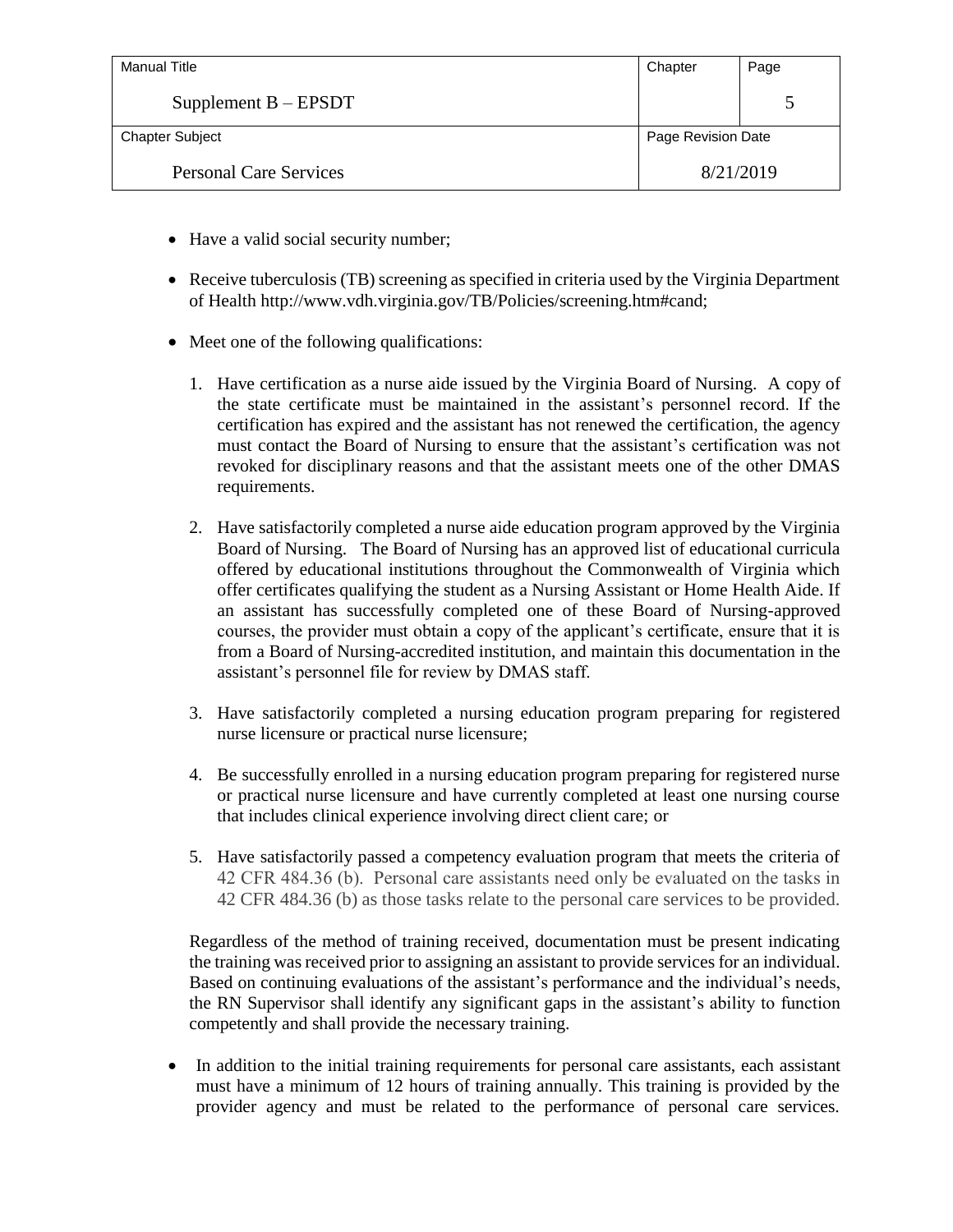| <b>Manual Title</b>           | Chapter            | Page |
|-------------------------------|--------------------|------|
| Supplement $B - EPSDT$        |                    | n    |
| <b>Chapter Subject</b>        | Page Revision Date |      |
| <b>Personal Care Services</b> | 8/21/2019          |      |

Documentation of this training must be kept in the employee's personnel files. DBHDS offers trainings for direct support professionals who work with children with intellectual and development disabilities. These trainings are available on the DBHDS website, www.dbhds.virginia.gov.

- The provider should verify all information on the employment application prior to hiring a personal care assistant. The assistant must have a satisfactory work history as evidenced by two (2) satisfactory reference checks from prior job experience, including no evidence of abuse, neglect, or exploitation of incapacitated or older adults and children. If the assistant has worked for a single employer, one (1) satisfactory reference from a prior job experience and one (1) personal reference both with no evidence of abuse, neglect, or exploitation of an incapacitated or older adult is acceptable. If possible, obtain references from the educational facility, vocational school, or institution where the assistant's training was received. Documentation of the date of the reference check, the individual contacted and his or her relationship to the assistant (friend, co-worker, supervisor), and the content of the reference check must be maintained in the employee's personnel record. These qualifications must be documented and maintained in the provider personnel files for review by DMAS staff.
- Providers are responsible for complying with § 32.1-162.9:1 of the *Code of Virginia*  regarding criminal record checks and crimes against minors obtained through the Virginia State Police. The personal care assistant must submit to a search of the VDSS Child Protective Services (CPS) Central Registry if the individual receiving services is a minor child. The provider **shall not hire any persons who have been convicted of barrier crimes as defined in § 32.1-162.9:1 of the** *Code of Virginia or has a founded complaint confirmed by the CPS Central Registry.*
- The provider must have documentation proving that a criminal background check and CPS Central Registry check, if applicable, was obtained. This documentation must be made available to DMAS staff upon request.
- 3. Licensed Practical Nurse (LPN)

Each LPN hired by the provider must be evaluated by the provider to ensure compliance with qualifications as required by DMAS. Basic qualifications for LPNs include:

- The LPN must be able to practice in the Commonwealth of Virginia;
- Have at least one (1) year of related clinical experience as a LPN. Clinical experience may include work in an acute care hospital, public health clinic, home health agency, rehabilitation hospital, or nursing facility.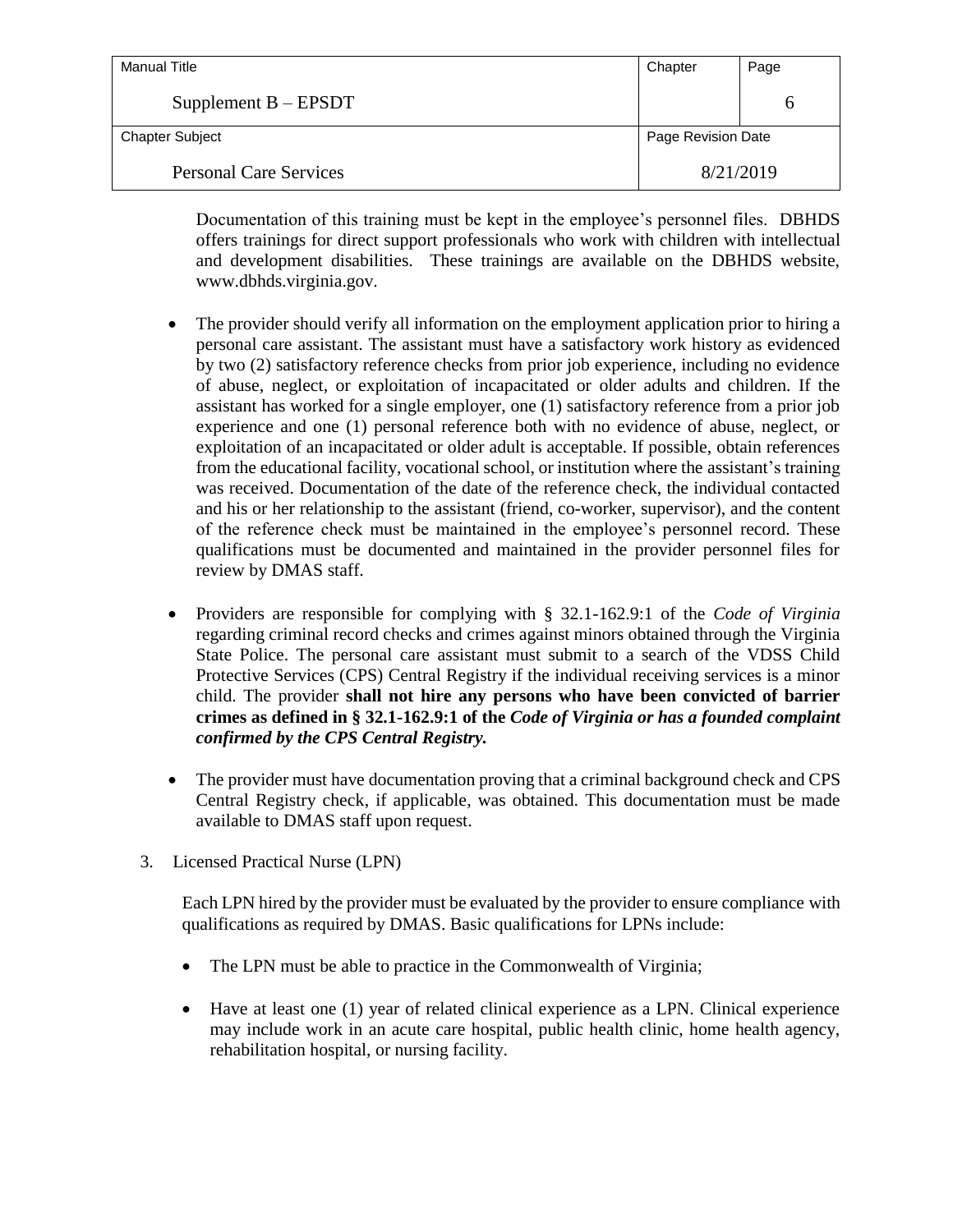| Manual Title                  | Chapter            | Page |
|-------------------------------|--------------------|------|
| Supplement $B - EPSDT$        |                    |      |
| <b>Chapter Subject</b>        | Page Revision Date |      |
| <b>Personal Care Services</b> | 8/21/2019          |      |

- A satisfactory work history as evidenced by two (2) satisfactory reference checks from prior job experience, including no evidence of abuse, neglect, or exploitation of incapacitated or older adults or children, recorded in the nurse's personnel file. If the LPN has worked for a single employer, one (1) satisfactory reference from a prior job experience and one (1) personal reference both with no evidence of abuse, neglect, or exploitation of an incapacitated or older adult is acceptable.
- Providers are responsible for complying with § 32.1-162.9:1 of the *Code of Virginia*  regarding criminal record checks and crimes against minors obtained through the Virginia State Police. The LPN must submit to a search of the VDSS Child Protective Services (CPS) Central Registry if the individual receiving services is a minor child. The provider **shall not hire any persons who have been convicted of barrier crimes as defined in § 32.1-162.9:1 of the** *Code of Virginia or has a founded complaint confirmed by the CPS Central Registry.*
- The provider must have documentation proving that a criminal background check and CPS Central Registry check, if applicable, was obtained. This documentation must be made available to DMAS staff upon request.
- If possible, references should be obtained from the educational facility, vocational school, or institution where the LPN received training. Documentation of the date of the reference check, the individual contacted and their relationship to the LPN (friend, coworker, supervisor), and the content of the reference must be maintained in the employee's record.

Documentation of all staff credentials must be maintained in the provider's personnel files for review by DMAS or its contractor. Personal care service providers may be related to an individual, but may not be the parents (biological, step parent, adoptive, legal guardian) of children less than 18 years of age or the individual's spouse. Payment may not be made for services furnished by other family members unless there is objective written documentation as to why there are no other providers available to provide the care. Family members who provide personal assistance services must meet the same standards as providers who are unrelated to the individual and must be employed by an agency.

# **Consumer-Directed Personal Care**

A participating Consumer-Directed (CD) Service Facilitator (SF) is a facility, agency, person, partnership, corporation, or association that meets the standards and requirements set forth by DMAS and has a current, signed Participation Agreement with DMAS or DMAS contracted managed care organization.

Service facilitation agencies provide supportive services designed to assist eligible individuals with the hiring, training, supervising, and firing responsibilities of Personal Care assistants, who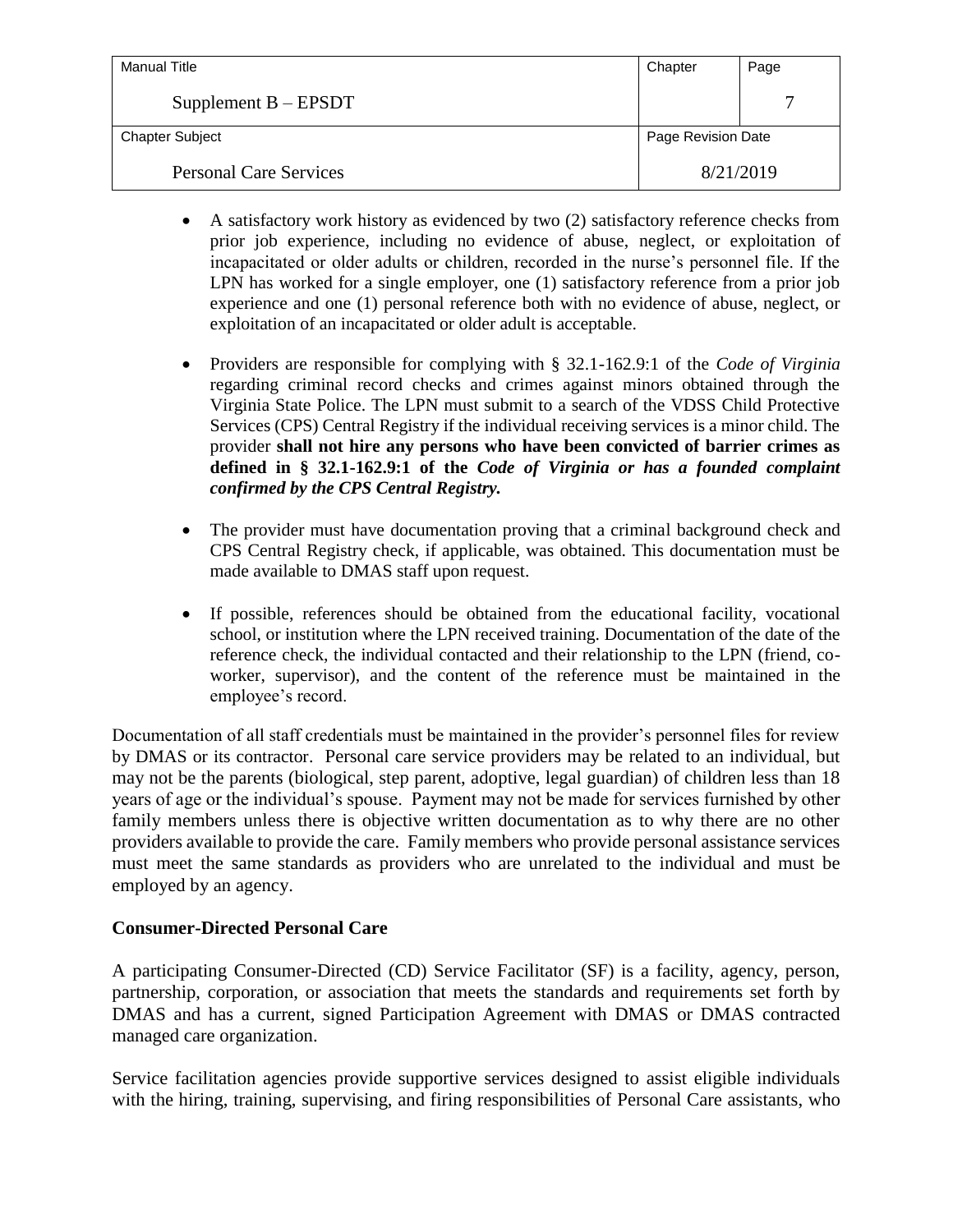| Manual Title                  | Chapter            | Page |
|-------------------------------|--------------------|------|
| Supplement $B - EPSDT$        |                    | 8    |
| <b>Chapter Subject</b>        | Page Revision Date |      |
| <b>Personal Care Services</b> | 8/21/2019          |      |

perform basic health-related services. Any provider contracting with Medicaid to provide Service Facilitation services agrees to adhere to all of the policies and procedures as described in the provider agreement and this manual.

# CD Services Facilitator (SF) Requirements

The CD Services Facilitator (SF) provides ongoing supervision of the individual's Person Centered Plan of Care. The SF must possess a combination of work experience and relevant education that indicates possession of the following knowledge, skills, and abilities. Such knowledge, skills, and abilities must be documented on the SF's application form, found in supporting documentation, or observed during the interview and maintain in the employee's personnel file.

Observations during the interview must be documented. The knowledge, skills, and abilities shall include, but are not necessarily limited to:

- 1. Knowledge of:
- Types of functional limitations and health problems that are common to individuals with disabilities, as well as strategies to reduce limitations and health problems;
- Child development and developmental disabilities;
- Physical assistance typically required by people who have physical and developmental disabilities, such as transferring, bathing techniques, bowel and bladder care, and the approximate time those activities normally take;
- Equipment and environmental modifications that are commonly used and required by people who have physical and developmental disabilities which reduce the need for human assistance and improve safety;
- Various long-term care program requirements, including nursing facility level of care criteria, Medicaid waiver services, and other federal, state, and local resources that provide personal assistance and respite services;
- Various behavioral health program requirements;
- DMAS consumer-directed personal care program requirements, as well as the administrative duties for which the individual will be responsible;
- Conducting assessments (including environmental, psychosocial, and functional factors) and their uses in care planning;
- Interviewing techniques;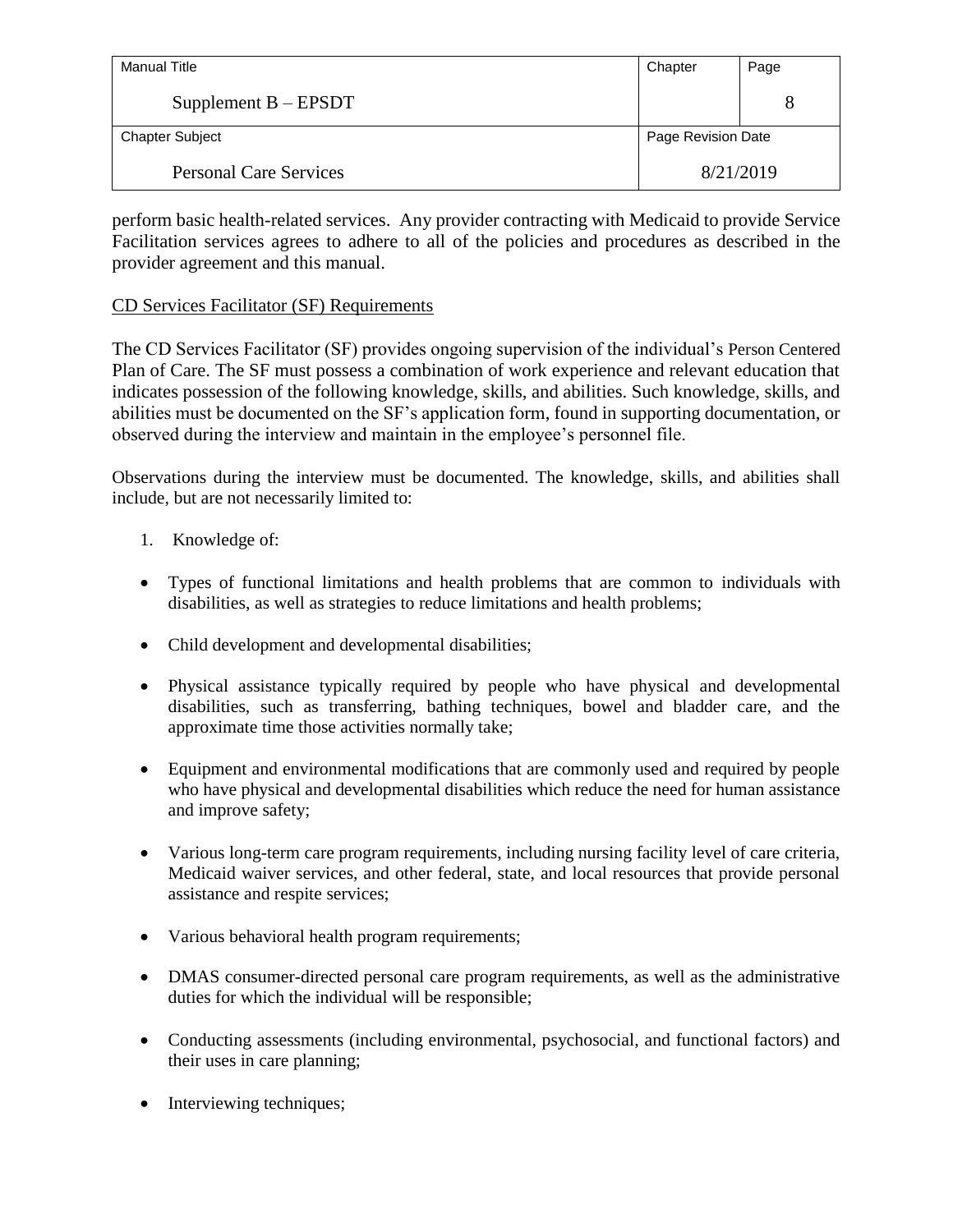| <b>Manual Title</b>           | Chapter            | Page |
|-------------------------------|--------------------|------|
| Supplement $B - EPSDT$        |                    | 9    |
| <b>Chapter Subject</b>        | Page Revision Date |      |
| <b>Personal Care Services</b> | 8/21/2019          |      |

- The individual's right to make decisions about, direct the provisions of, and control his or her services, including hiring, training, managing, approving time sheets, and firing a personal care assistant;
- The principles of human behavior and interpersonal relationships; and
- General principles of record documentation.
- 2. Skills in:
- Negotiating with individuals and service providers;
- Observing, recording, and reporting behaviors;
- Identifying, developing, and providing services to individuals who have disabilities; and
- Identifying services within the established services system to meet the individual's needs.
- 3. Ability to:
- Report findings of the assessment or onsite visit, either in writing or in an alternative format for persons who have print impairments;
- Demonstrate a positive regard for individuals and their families;
- Be persistent and remain objective;
- Work independently, performing position duties under general supervision;
- Communicate effectively both orally and in writing; and
- Develop a rapport and communicate with different types of persons from diverse cultural backgrounds

DMAS offers a training program for Service Facilitators. This training covers all of the key responsibilities of being a services facilitator. This training is available at; http://www.vcu.edu/partnership/servicesfacilitators/index.html. Service Facilitators must complete required training and competency assessments and maintain satisfactory competency assessment results in the personnel record.

Documentation of a required degree or license and previous satisfactory experience must be maintained in the provider's personnel file for review by DMAS staff. There must also be documentation of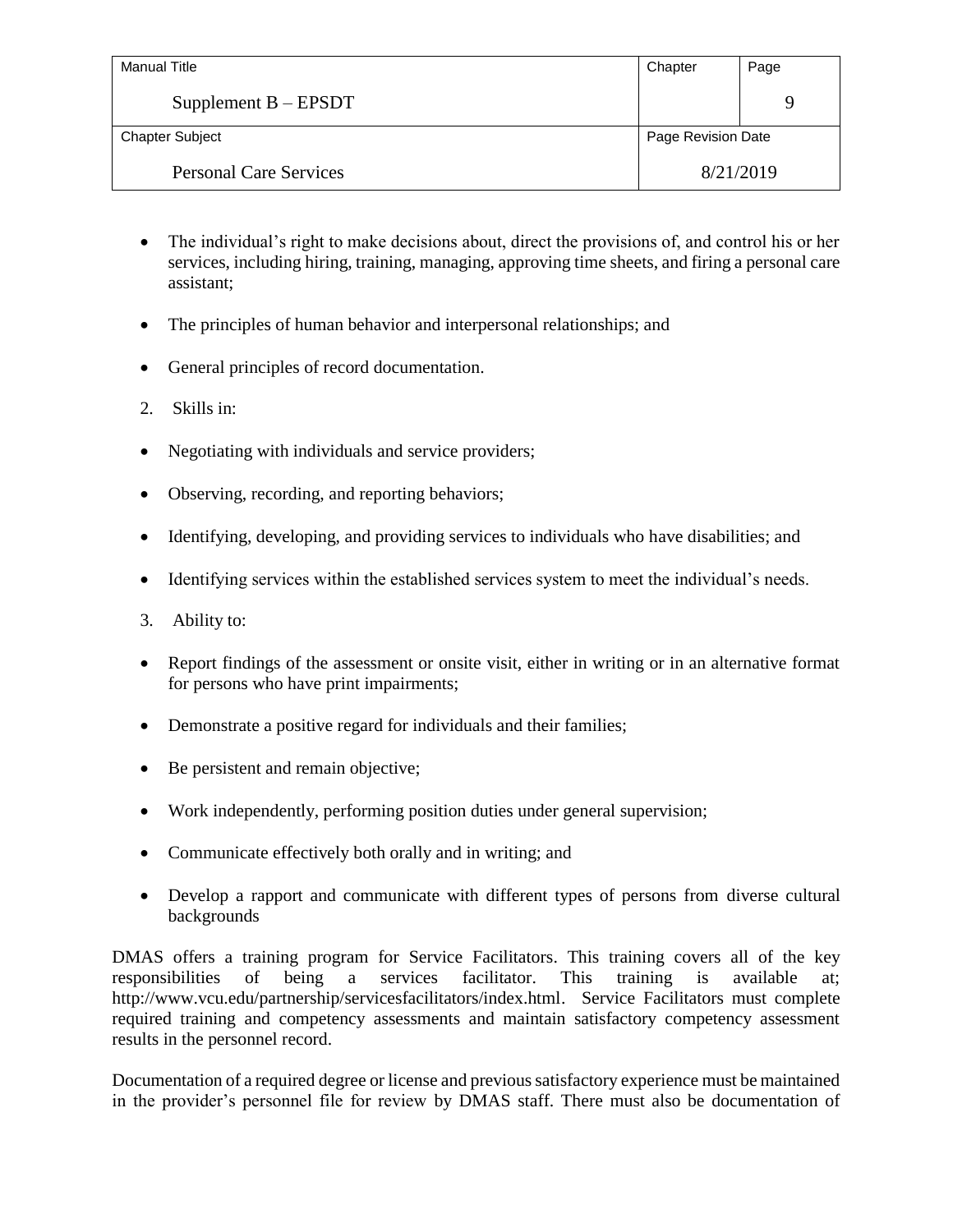| Manual Title                  | Chapter            | Page |
|-------------------------------|--------------------|------|
| Supplement $B - EPSDT$        |                    | 10   |
| <b>Chapter Subject</b>        | Page Revision Date |      |
| <b>Personal Care Services</b> | 8/21/2019          |      |

positive work history as evidenced by at least two satisfactory reference checks recorded in the SF's personnel file including no evidence of abuse, neglect, exploitation of incapacitated older adults or children.

Providers are responsible for complying with § 32.1-162.9:1 of the *Code of Virginia* regarding criminal record checks and crimes against minors obtained through the Virginia State Police. The SF must submit to a search of the VDSS Child Protective Services (CPS) Central Registry if the individual receiving services is a minor child. The provider shall not hire any persons who have been convicted of barrier crimes as defined in § 32.1-162.9:1 of the Code of Virginia or has a founded compliant confirmed by the CPS Central Registry.

If the SF is not a RN, the provider must inform the individual's primary health care provider that services are being provided and request consultation as needed. A lapse in qualified SF availability may require that the provider subcontract with another SF provider until appropriate staff can be hired. If the provider is unable to provide services for a period of 30 days, the provider should notify individuals and provide choice of a new SF provider. When the individual has chosen a new provider the SF should transfer the individual's services and immediately notify the service authorization entity.

# Employer of Record

Individuals choosing to receive services through the CD model may do so by choosing a SF to provide the training and guidance needed to be an employer. As the employer, the individual is responsible for hiring, training, supervising, and firing attendants. The individual may choose to designate a person to serve as the employer on his/her behalf. The individual or the chosen designee is the Employer of Record (EOR). If the individual is under 18 years of age the parent or responsible adult must serve as the EOR. A person serving as the EOR cannot be the paid caregiver, attendant, or SF. An EOR can only serve on behalf of one individual. The only exception to this is that EORs can serve on behalf of multiple individuals only if the individuals reside at the same address.

It is the individual's responsibility to hire, train, supervise, and, if necessary, fire the Personal Care assistant. Each Personal Care assistant hired by the individual must be evaluated by the individual to ensure compliance with the minimum qualifications as required by DMAS.

Specific duties of the individual or EOR, as the employer of the CD personal care assistant, include checking references, determining that the employee meets basic qualifications, submitting required hiring documentation to the fiscal employer agent (F/EA), training, supervising performance, and submitting time sheets to the F/EA on a consistent and timely basis. CD attendants are not eligible for Worker's Compensation.

The inability to obtain and retain Personal Care assistants can be a serious threat to the safety and health of an individual. If an individual is consistently (over a 30-day period) unable to hire and retain the employment of a Personal Care assistant, the CD Service Facilitator should talk to the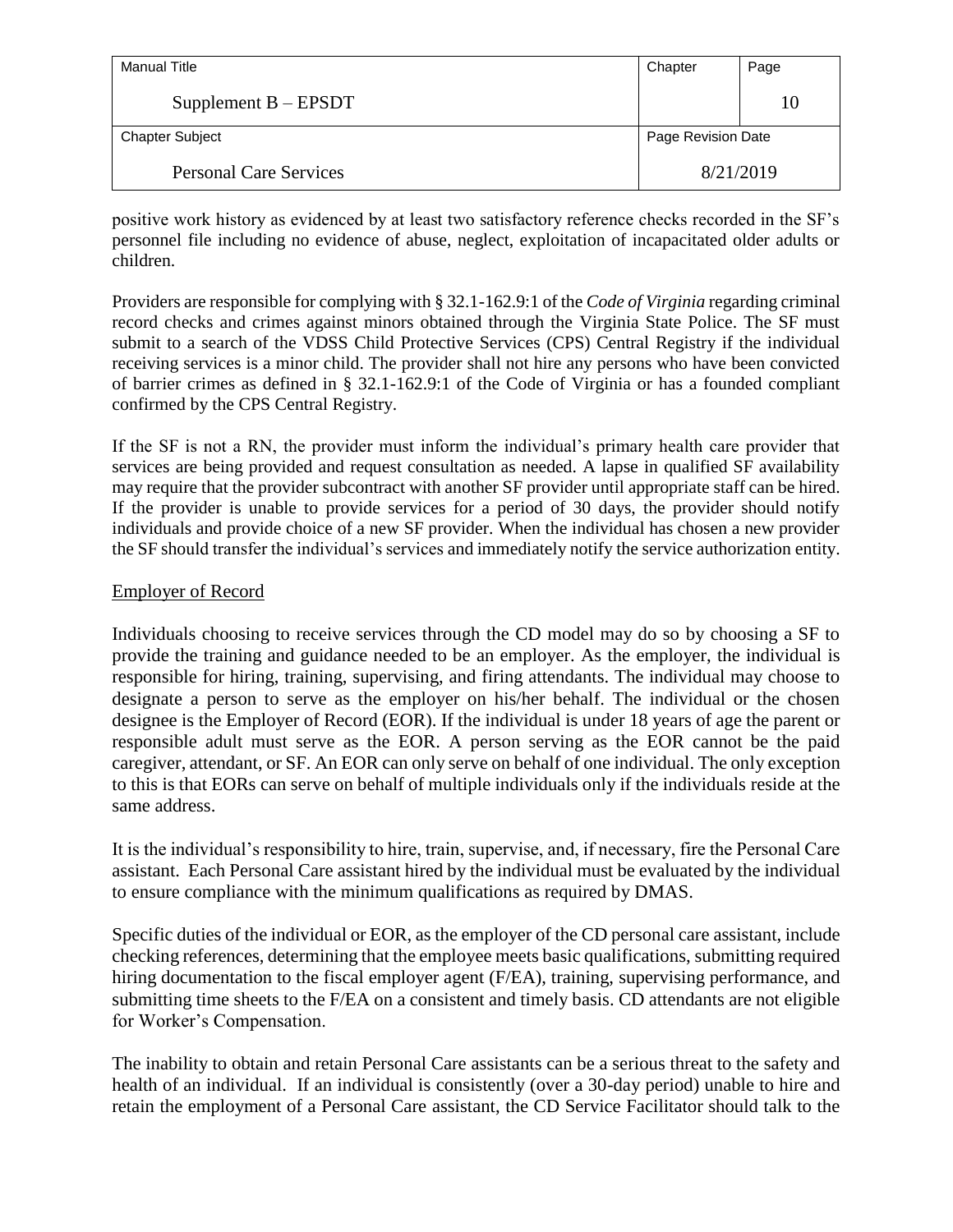| Manual Title                  | Chapter            | Page |
|-------------------------------|--------------------|------|
| Supplement $B - EPSDT$        |                    | 11   |
| <b>Chapter Subject</b>        | Page Revision Date |      |
| <b>Personal Care Services</b> | 8/21/2019          |      |

individual about Agency Directed Personal Care services.

# CD Personal Care Assistant Requirements

It is the individual's or their chosen Employer of Record's (EOR) responsibility to hire, train, supervise, and, if necessary, fire the Personal Care assistant. The EOR is considered the employer and can be the individual or someone chosen by the individual to represent them. Each Personal Care assistant hired by the EOR must be evaluated by the individual to ensure compliance with the minimum qualifications as required by DMAS. Basic qualifications for Personal Care assistants include:

- Being 18 years of age or older;
- Being able to read and write in English and possess basic math skills to the degree necessary to perform the tasks expected;
- Having the required skills to perform care as specified in the individual's Person Centered Plan of Care;
- Possessing a valid Social Security Number;
- Submitting to a criminal history record check and a child protective services central registry check for assistants that care for minor children. Providers are responsible for complying with § 32.1-162.9:1 of the Code of Virginia regarding criminal record checks. The criminal record check shall be available for review by DMAS staff who are authorized by the agency to review these files. The Personal Care assistant will not be compensated for services provided to the individual once the records check verifies the Personal Care assistant has been convicted of any of the crimes that are described in § 32.1-162.9:1 or § 37.2-416 of the Code of Virginia.;
- Willingness to attend or receive training at the EOR's/family's/individual's request;
- Understanding and agreeing to comply with the CD Personal Care services program requirements; and,
- Receive periodic tuberculosis (TB) screening as specified in criteria used by the Virginia Department of Health <http://www.vdh.virginia.gov/TB/Policies/screening.htm#cand>

A personal care assistant cannot be the parent (biological, step parent, adoptive, legal guardian) of the minor child or spouse of the individual receiving personal care services. Payment may be made for services rendered by other family members or caregivers living under the same roof as the individual receiving personal care services only when there is written, objective documentation as to why no other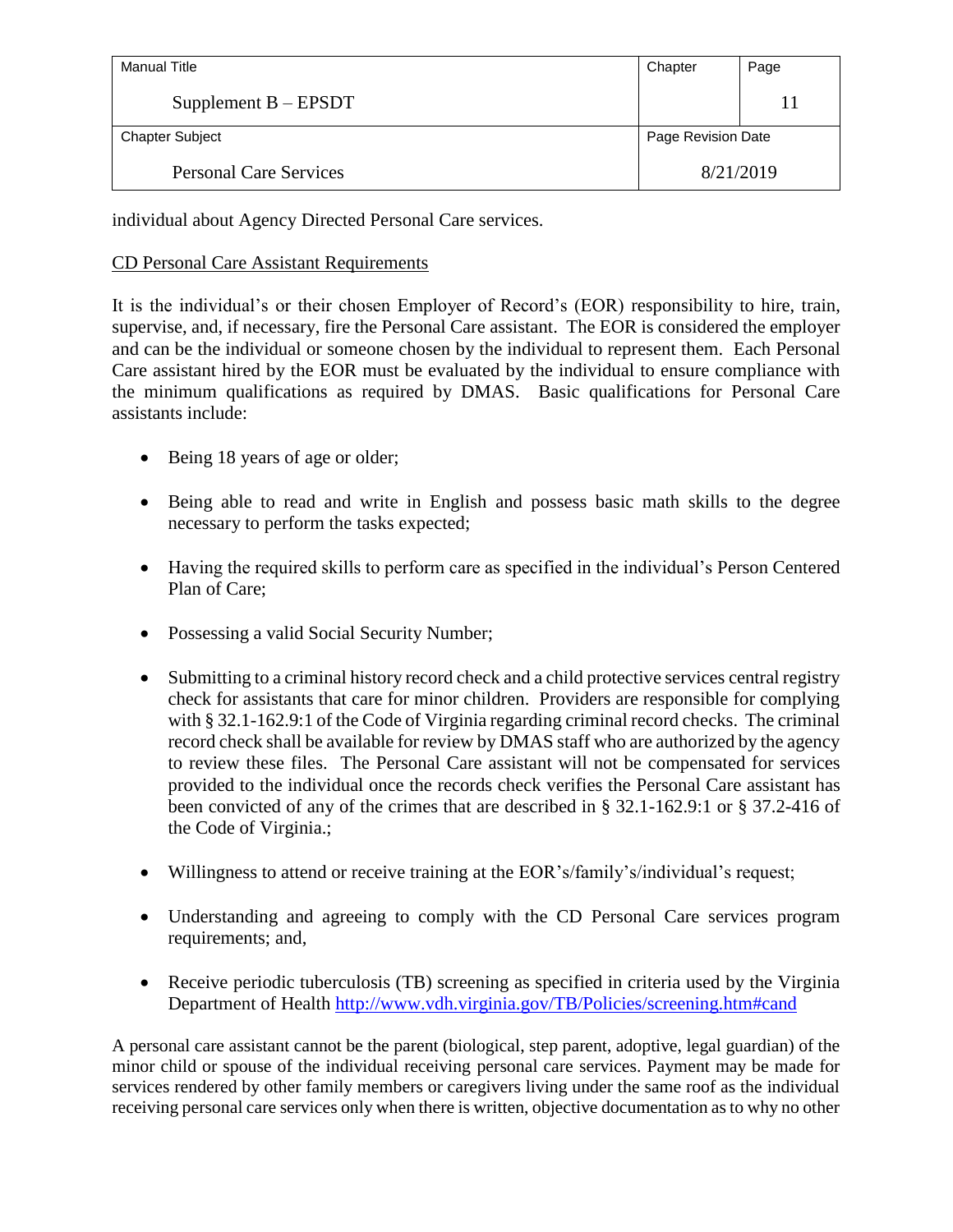| Manual Title                  | Chapter            | Page |
|-------------------------------|--------------------|------|
| Supplement $B - EPSDT$        |                    | 12   |
| <b>Chapter Subject</b>        | Page Revision Date |      |
| <b>Personal Care Services</b> | 8/21/2019          |      |

assistant is able to provide services for the individual. The family member or caregiver providing personal care services must meet the same requirements as other personal care assistants. In addition, anyone who has legal guardianship for the individual shall also be prohibited from being a personal care assistant under this program Personal care assistants are prohibited from also serving as the EOR for the individual receiving personal care services.

The EOR should verify information on the application form prior to hiring a Personal Care assistant. It is important that the qualifications are met by each Personal Care assistant to ensure the individual's health and safety. These qualifications must be documented by the EOR and maintained by the CD Service Facilitator for review by DMAS staff.

CD Service Facilitators are not responsible for finding Personal Care assistants for the individual, however, they are required to support the individual by providing hiring resources. CD Service Facilitators are also not responsible for verifying Personal Care assistants' qualifications. This is the EOR's responsibility.

# **Provider Enrollment**

All providers who wish to participate with Virginia Medicaid should enroll through the online enrollment system available on the Virginia's Medicaid web-portal at: [www.virginiamedicaid.dmas.virginia.gov.](http://www.virginiamedicaid.dmas.virginia.gov/) Providers can also download a paper application from the Virginia Medicaid web-portal.

For assistance with the online or paper enrollment process, please contact Xerox Provider Enrollment Services at 1-888-829-5373.

For children whose EPSDT Personal Care is service authorized by a Medicaid MCO, providers should contact the MCO for provider enrollment information.

# **ELIGIBILITY CRITERIA**

EPSDT Personal Care services are available to currently enrolled Medicaid or FAMIS Plus members under the age of 21 years and FAMIS Fee for Service members under the age of 19 who meet medical necessity criteria for Personal Care services. Medicaid or FAMIS Plus members enrolled in Medicaid Managed Care Organizations (MCOs) are eligible to receive EPSDT Personal Care Services. Children enrolled in FAMIS MCOs do not have the EPSDT Personal Care benefit and are not eligible for EPSDT Personal Care. Children enrolled in FAMIS MCOs who have personal care needs should contact the local Department of Social Services (DSS) to inquire about the application process for the Commonwealth Coordinated Care (CCC) Plus Waiver, formerly known as the Elderly or Disabled with Consumer Direction (EDCD) Waiver.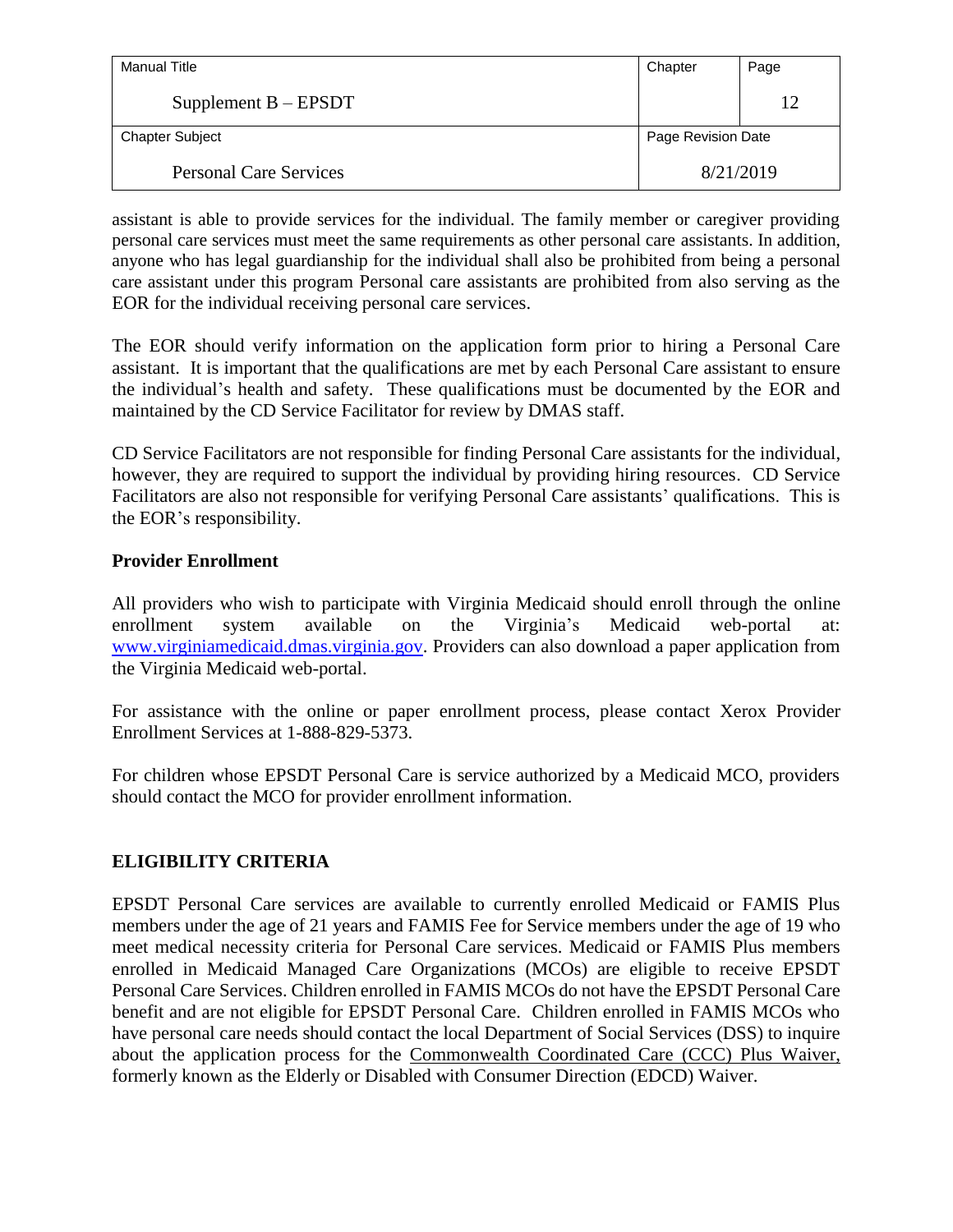| Manual Title                  | Chapter            | Page |
|-------------------------------|--------------------|------|
| Supplement $B - EPSDT$        |                    | 13   |
| <b>Chapter Subject</b>        | Page Revision Date |      |
| <b>Personal Care Services</b> | 8/21/2019          |      |

#### **Personal Care available through Home and Community Based Waivers**

In addition to the CCC Plus Waiver, personal care is also available through the Community Living (CL) Waiver and Family and Individual Support (FIS) Waiver administered through the Department of Behavioral Health and Developmental Services (DBHDS). Current CMS guidelines require that individuals under age 21 enrolled in a Home and Community Based Waiver who meet medical necessity for personal care services receive the service through EPSDT Personal Care instead of the waiver program.

Effective 8/1/2017, DBHDS will apply EPSDT criteria when completing personal care service authorizations for children on the FIS and CL Waivers. Children currently receiving personal care services through the CCC Plus Waiver will begin receiving personal care under EPSDT criteria after transitioning to CCC Plus as discussed in the next section.

#### **Medicaid Managed Care**

Consistent with Virginia General Assembly and Medicaid reform initiatives, DMAS is moving forward transitioning individuals from fee-for-service models into managed care. Beginning August 1, 2017, EPSDT Personal Care will be included as part of the managed care services depending on the managed care program in which the child is enrolled.

| <b>Managed Care Program</b>    | <b>Coverage for EPSDT Personal Care</b> |
|--------------------------------|-----------------------------------------|
| Medallion 3.0                  | Carved out, not covered by MCO. Service |
|                                | authorized by DMAS or its contractor*   |
| CCC Plus (effective $8/1/17$ ) | Covered and service authorized by MCO.* |
| <b>FAMIS MCO</b>               | No coverage for EPSDT Personal Care     |

\**EPSDT Personal Care for children enrolled in the CL and FIS Waivers is carved out of the CCC Plus contract. EPSDT personal care is service authorized by DBHDS for all children enrolled in the CL and FIS Waivers (FFS, Medallion 3.0 and CCC Plus).* 

#### Children enrolled in Medallion 3.0

For children enrolled in Medallion 3.0, EPSDT Personal Care services are carved out from the services provided by a DMAS contracted MCOs. **MCOs with a Medallion 3.0 contract are not required to cover Personal Care services for Medicaid/FAMIS Plus members.** Individuals enrolled in a MCO with a Medallion 3.0 contract access EPSDT Personal Care services by following the process outlined in the Service Initiation Section of this chapter.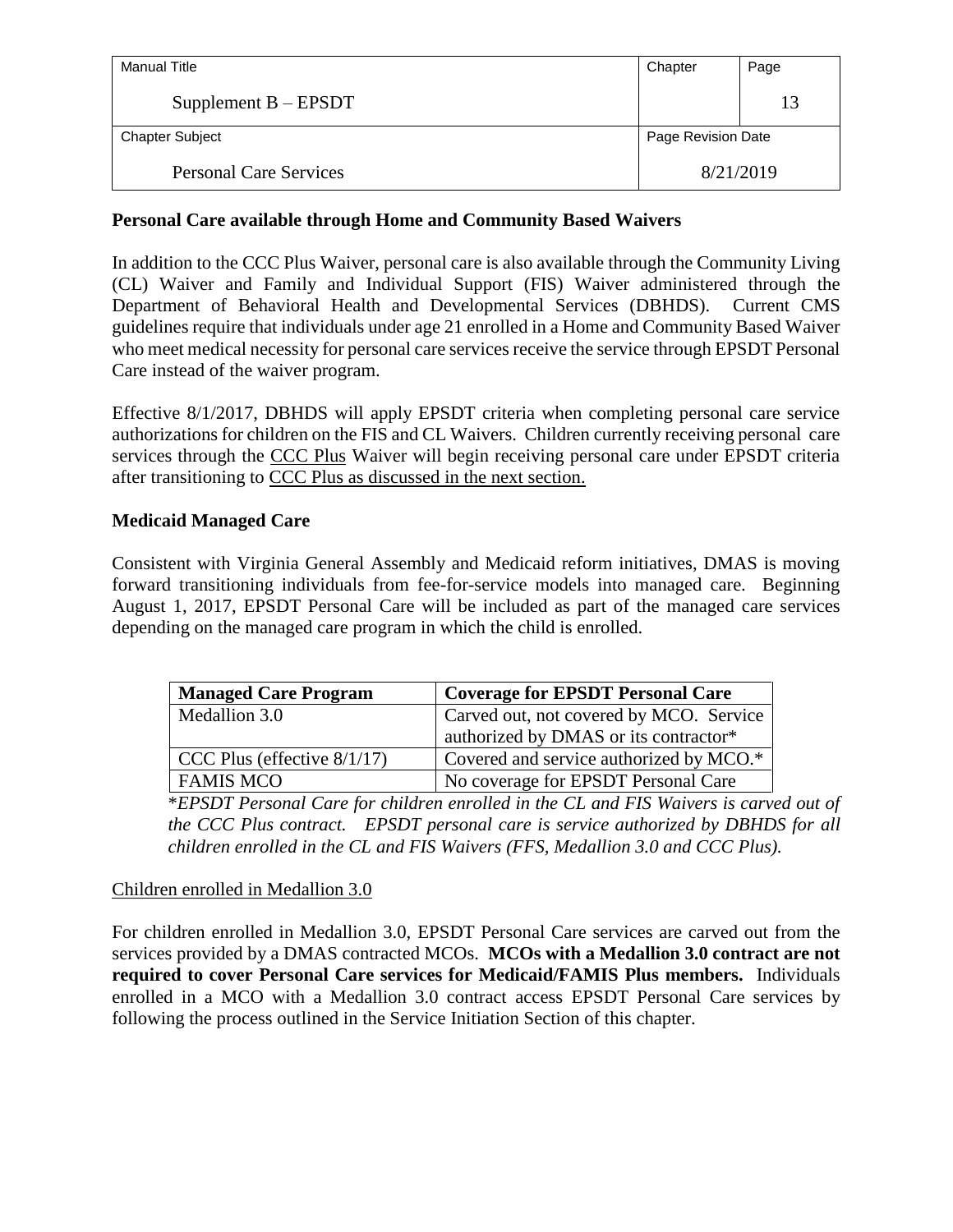| Manual Title                  | Chapter            | Page |
|-------------------------------|--------------------|------|
| Supplement $B - EPSDT$        |                    | 14   |
| <b>Chapter Subject</b>        | Page Revision Date |      |
| <b>Personal Care Services</b> | 8/21/2019          |      |

#### Children Enrolled in Commonwealth Coordinated Care Plus (CCC Plus)

CCC Plus is a new statewide Medicaid managed care program beginning August 1, 2017. CCC Plus will serve individuals with complex care needs, including children enrolled in Home and Community Based Waivers, through an integrated delivery model that includes medical services, behavioral health services and long-term services and supports. Children enrolled in CCC Plus, with the exception of those children enrolled in the CL and FIS Waivers, will receive EPSDT Personal Care Services through the MCO. Providers and families should contact the MCO for information on obtaining service authorization for EPSDT Personal Care. Contact information for CCC Plus MCOs is located at [http://www.dmas.virginia.gov/Content\\_pgs/mltss-proinfo.aspx.](http://www.dmas.virginia.gov/Content_pgs/mltss-proinfo.aspx)

#### **Medical Necessity**

Health conditions (medical and/or behavioral health), which include Autism spectrum and other Developmental Disorders, must cause the individual to be functionally limited in performing three or more activities of daily living (ADL). These categories are bathing, dressing, transfers, ambulation, eating/feeding, toileting, and continence. Requiring prompting, verbal cueing, multiple reminders or supervision during an ADL is considered a dependency in that ADL for EPSDT related requests. For example, a child with autism may need step by step prompts to complete an ADL successfully. The need for prompting would qualify the child as dependent with that ADL.

The child's need for assistance with ADLs due to a health condition must be documented by the child's primary care provider on the EPSDT Functional Status Assessment Form (DMAS-7). The form must be completed and signed by a physician, physician's assistant or nurse practitioner and updated every year.

#### Service Requests for Young Children

The individual's inability to perform activities of daily living cannot be exclusively due to age. The functional deficits resulting from normal attainment of developmental milestones are not subject to EPSDT treatment because these functional deficits are not due to a health or mental health condition. By signing the DMAS-7, the primary care provider attests that the care needs are related to a health condition and not due to functional limitations associated with the normal attainment of developmental milestones.

Chapter IV of the DMAS Pre-Admission Screening Manual provides detailed criteria for determining when a child can be considered dependent with ADLs by age and should be used as a resource when DMAS or its service authorization contractor is considering whether an ADL dependency is exclusively due to age or is also related to a health condition. For example, a child younger than 12 months should be totally dependent on another person for bathing. However, a child under the age of 12 months who has characteristics that make bathing very difficult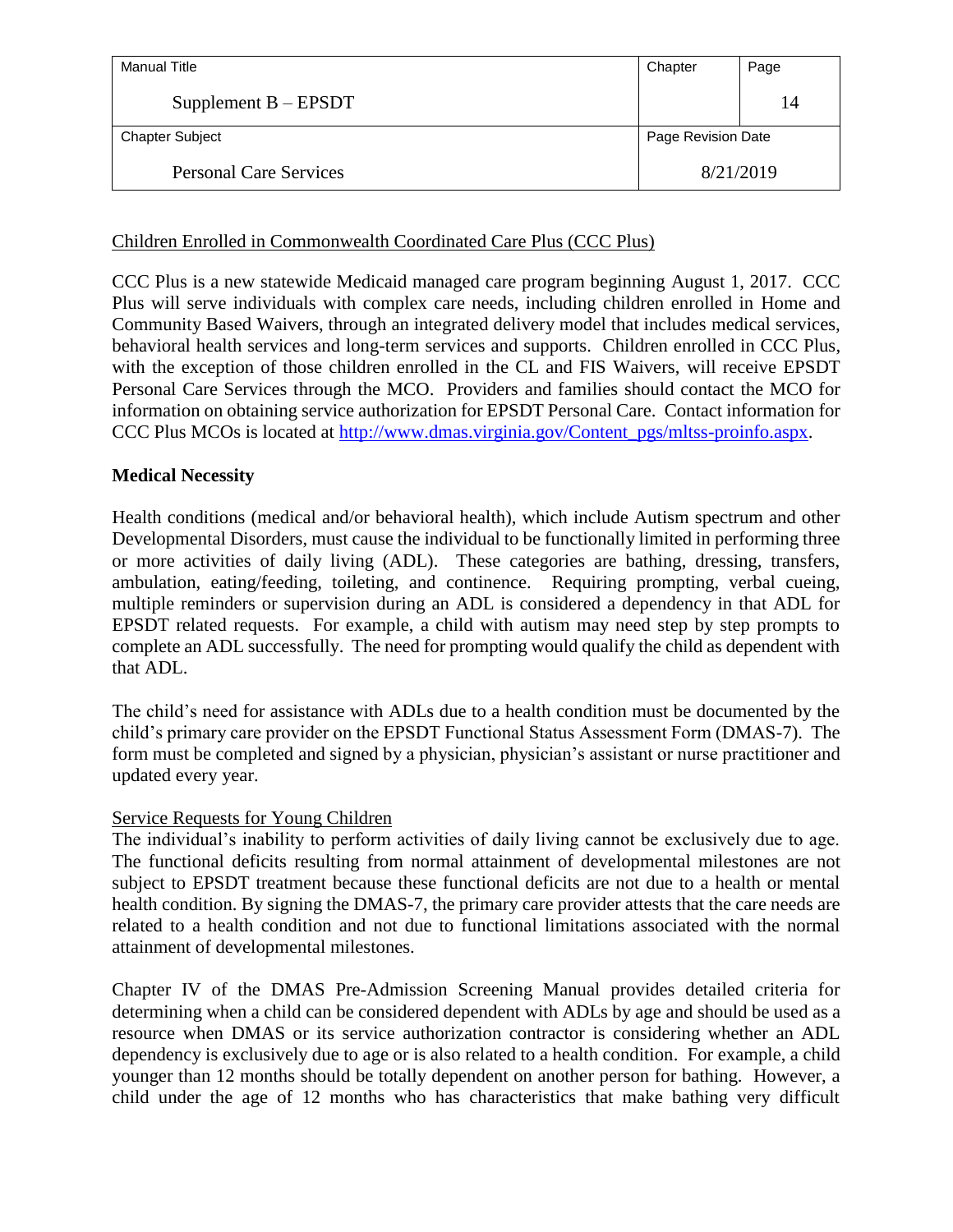| Manual Title                  | Chapter            | Page |
|-------------------------------|--------------------|------|
| Supplement $B - EPSDT$        |                    | 15   |
| <b>Chapter Subject</b>        | Page Revision Date |      |
| <b>Personal Care Services</b> | 8/21/2019          |      |

(hypertonia, spastic involuntary movement, sensory/cognitive issues, etc..) can meet the ADL criteria for EPSDT Personal Care because his or her dependency with bathing is not exclusively due to age.

#### **Medically Necessary Supervision in EPSDT Personal Care and Attendant Care**:

EPSDT allows supervision hours when it is medically necessary for the member to receive supervision due to a health condition. Disruptive behaviors such as aggression, self-injury, elopement/wandering, impulsivity, property destruction, etc. may require constant supervision from a personal care assistant to maintain the child's safety in addition to the hours required for ADL/IADL supports. The behaviors must be documented on the DMAS-7.

If there is clear, objective documentation as to why the caregiver in the home is unable to provide adequate supervision required to maintain the child's safety then the medically necessary supervision may be provided in the home while parents or caregivers are present. For example, a parent is the sole caregiver available and there are multiple children in addition to the member in the home during the time the supervision hours are being requested. When a child has such extensive behavioral challenges it may be wise to refer the child for other services such as EPSDT Behavioral Therapy and/or other relevant behavioral health services. Children with extensive behavioral challenges who meet EPSDT Personal care criteria may receive Personal Care services as part of the overall Person Centered Plan of Care.

# **COVERED SERVICES AND LIMITATIONS**

#### **The Following Services Are Covered:**

- 1. Assistance with ADLs: bathing, dressing, toileting, transferring, eating/feeding, ambulation and bowel and bladder continence. Assistance can include hands on care, prompting, verbal cueing, multiple reminders and/or supervision.
- 2. Assistance with IADLs related to the individual such as light housework, laundry, meal preparation, transportation, grocery shopping, using the telephone, and money management.
- 3. Medically Necessary Supervision related to a health condition.
- 4. Special Maintenance tasks including monitoring health status and physical conditions; assistance with self-administration of medication (not to include in any way determining the dosage or the direct administration of medication) and other tasks such as range of motion, wound care and bowel programs as allowed in accordance with the Virginia Administrative Code 18VAC90-20-420 et.seq. Delegation of Nursing Tasks and Procedures and the Code of Virginia § 54.1-3001(12).

The unit of service for Personal Care services is one hour. Payment is available only for allowable activities that are service authorized and provided by a qualified provider in accordance with an approved Person Centered Plan of Care (POC) and EPSDT program criteria.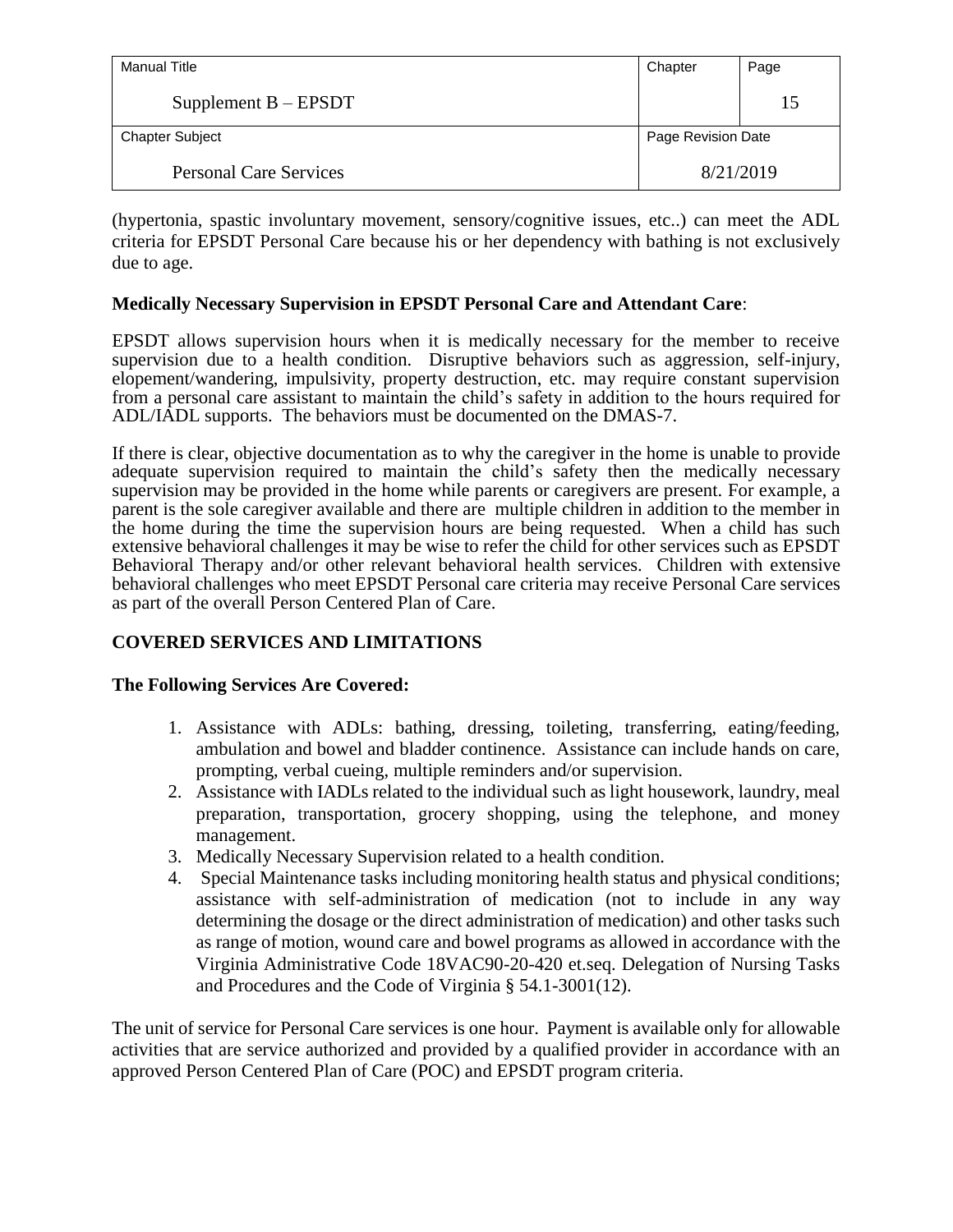| <b>Manual Title</b>           | Chapter            | Page |
|-------------------------------|--------------------|------|
| Supplement $B - EPSDT$        |                    | 16   |
| <b>Chapter Subject</b>        | Page Revision Date |      |
| <b>Personal Care Services</b> | 8/21/2019          |      |

EPSDT Personal Care services are service authorized based on the hours and ADL support services documented in the Person Centered Plan of Care (DMAS-7A) and the provider's assessment (DMAS-99). Each EPSDT POC must be completed by either a Registered Nurse or CD Services Facilitator. If ADL or IADL hours are deemed excessive, the child's behaviors may be considered if these behaviors directly impact the ability to complete the ADL and IADL tasks.

Services can be provided in both the home and the community in which the child participates. Whether a child can receive the service along with another Medicaid funded service is dependent on the criteria of the other service. For example, with appropriate documentation, a child can receive EPSDT personal care simultaneously with EPSDT Behavioral Therapy as personal care is not a required component of EPSDT Behavioral Therapy.

The individual must have a realistic and viable back-up plan, such as a family member, neighbor, or friend who is willing and able to assist the individual on very short notice in case the Personal Care assistant does not show up for work as expected. This backup plan must be in writing and must be part of the individual's case record at the agency providing care or maintained by the Service Facilitation provider. The Personal Care or Services Facilitation provider is not responsible for providing back-up assistance. The provider is not responsible for contacting the person identified on the back-up plan; this is the responsibility of the individual/family. Individuals who do not have a back-up plan are not eligible for services until a viable, written backup plan is identified and included in the individual's record.

#### EPSDT Personal Care Services at School

EPSDT Personal Care Services, including Medically Necessary Supervision, may be provided in a school setting if the service is not included in the member's Individualized Education Program (IEP) and the services are deemed medically necessary. Providers must document the medical need for coverage in the school setting and document that the service is not included in the member's IEP. Personal care hours used during the school day, if authorized by the service authorization entity, count toward the total number of hours allowed based on the individual's daily need for care.

# **The Following Services Are** *Not* **Covered:**

- 1. General Supervision
- 2. Respite
- 3. Performance of tasks for the sole purpose of assisting with the completion of a member's job requirements.
- 4. Assistance provided in hospitals, other institutions, assisted living facilities, and licensed group homes.

# **SERVICE INITIATION**

The individual/guardian or case manager with consent from the individual/guardian may request that an EPSDT screener (physician, physician assistant or nurse practitioner) complete the EPSDT Functional Assessment Form (DMAS-7). The screener may bill for an inter-periodic screening if the screening is in excess of the periodicity schedule. The EPSDT screener forwards the completed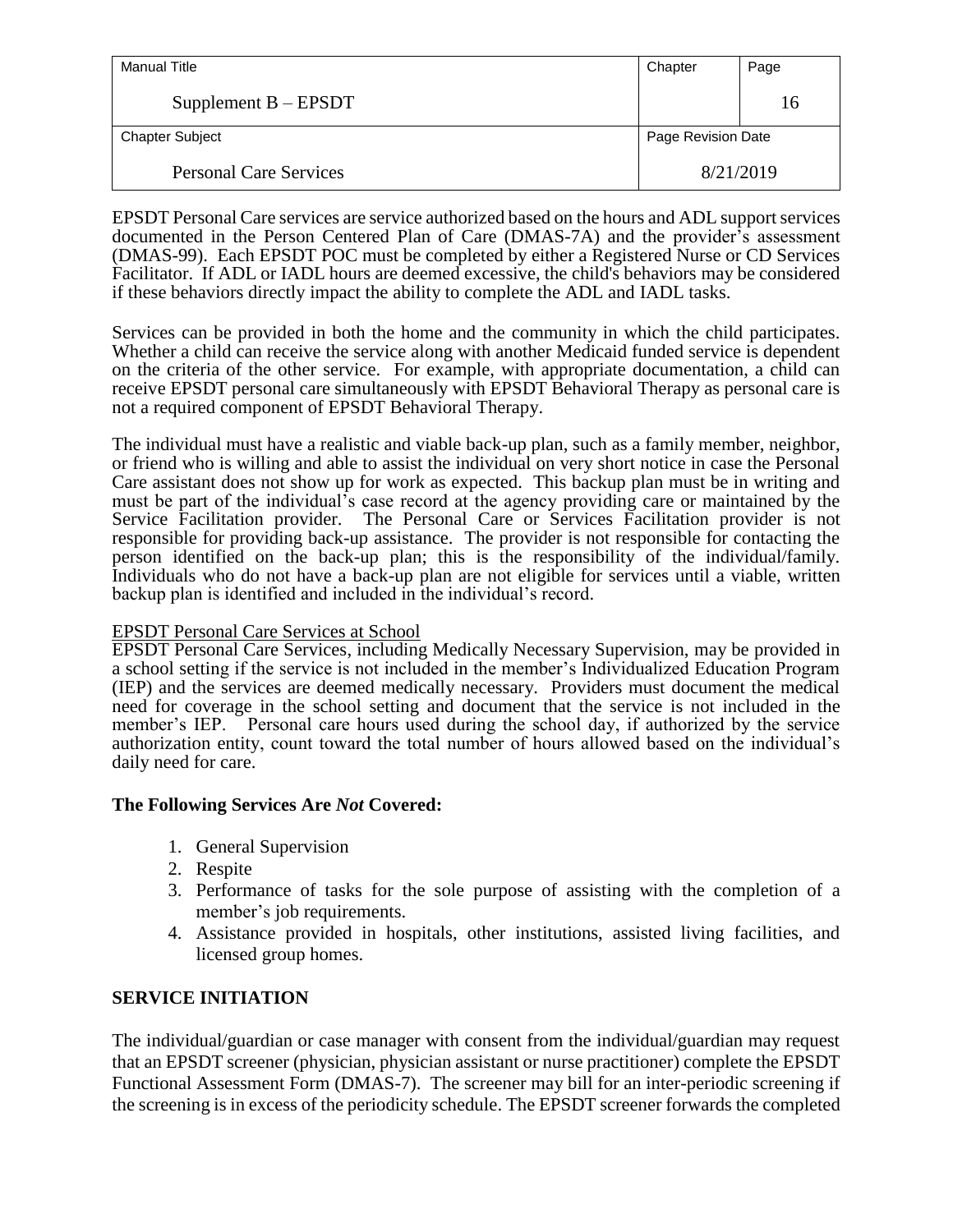| Manual Title                  | Chapter            | Page |
|-------------------------------|--------------------|------|
| Supplement $B - EPSDT$        |                    | 17   |
| <b>Chapter Subject</b>        | Page Revision Date |      |
| <b>Personal Care Services</b> | 8/21/2019          |      |

DMAS-7 to the selected Personal Care agency or CD Service Facilitator.

Individuals may receive Personal Care through an agency-directed or consumer-directed model of care. The model of care is chosen by the individual or the caregiver if the individual is not able to make a choice. This choice must be made freely without interference from the provider or CD Service Facilitator. For children enrolled in FFS, Medallion 3.0 or the CL and FIS Waivers, a list of available personal care providers and CD Services Facilitators is available through the provider search on the DMAS Web Portal, www.virginiamedicaid.dmas.virginia.gov/wps/portal. Personal care services for children enrolled in CCC Plus, with the exception of those children enrolled in the CL and FIS Waivers, are coordinated by the MCO and the MCO should be contacted for list of available personal care agencies and CD service facilitators.

**Development of the Person Centered Plan of Care (DMAS-7A)**

Upon receipt of a completed DMAS-7 and before the delivery of services, the CD Services Facilitator or Personal Care Agency must conduct an assessment. The CD Service Facilitator or Personal Care Agency should consult with the individual's primary health care provider as necessary during the assessment and development of a Person Centered Plan of Care.

The Person Centered Plan of Care (DMAS-7A) must be completed by the personal care provider's RN or CD Service Facilitator prior to the start of care for any individual. The EPSDT Functional Assessment form (DMAS-7) indicates the personal care needs of the individual. Time does not need to be allocated for each of the tasks on the Person Centered Plan of Care; these may be checked or a description given, if necessary. Each service category should be totaled if time has been allotted to that category (ADLs, Special Maintenance, Medically Necessary Supervision, and IADLs).

There are situations in which the individual may benefit from services offered during two distinct shifts during the day (i.e., morning and evening). The provider must complete two plans of care, labeled morning or afternoon, to indicate each shift of services.

The provider is responsible for making modifications to the Person Centered Plan of Care as needed to ensure that the assistant and individual (or family) is aware of the tasks to be performed and that the hours and type of care are appropriate to meet the current needs of the individual. Any time the number of hours for an individual need to be changed, the provider must develop a new Person Centered Plan of Care reflecting the revised hours and submit the request for service authorization. The most recent Person Centered Plan of Care must always be in the individual's home. These plans of care and documentation of service delivery must be consistent with the information submitted for service authorization.

# **SERVICE AUTHORIZATION REQUIREMENTS**

All services must be service authorized. The service authorization entity varies depending on the managed care and/or waiver program in which the child is enrolled.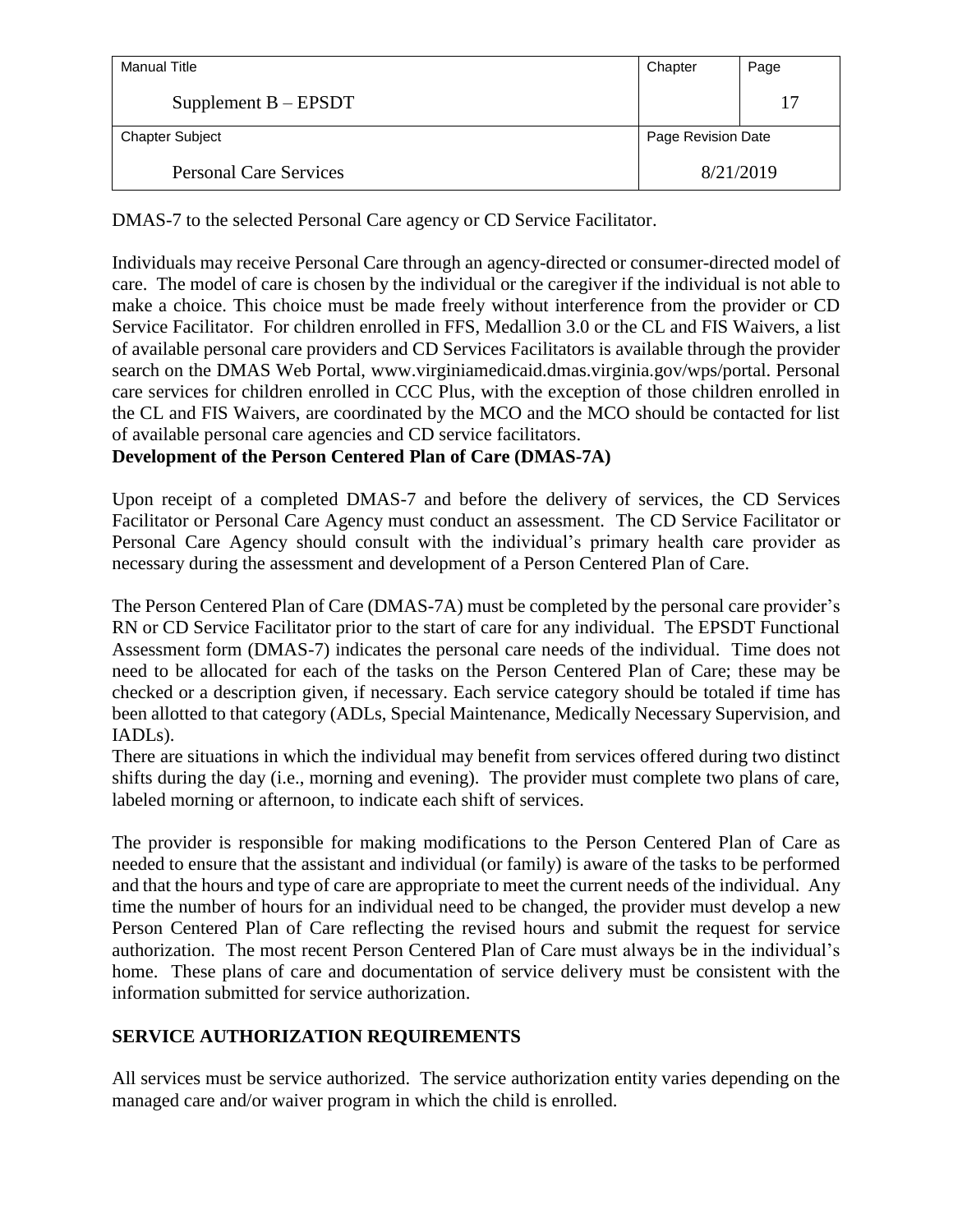| <b>Manual Title</b>           | Chapter            | Page |
|-------------------------------|--------------------|------|
| Supplement $B - EPSDT$        |                    | 18   |
| <b>Chapter Subject</b>        | Page Revision Date |      |
| <b>Personal Care Services</b> | 8/21/2019          |      |

| Program                         | <b>Service Authorization Entity</b>    |
|---------------------------------|----------------------------------------|
| $FFS*$                          | Service authorized by DMAS or its      |
|                                 | contractor.                            |
| Medallion $3.0*$                | Service authorized by DMAS or its      |
|                                 | contractor.                            |
| CCC Plus (effective $8/1/17$ )* | Service authorized by MCO, contact the |
|                                 | MCO for service authorization          |
|                                 | information.                           |
| CL and FIS Waivers              | Service authorized by DBHDS effective  |
|                                 | $8/1/17$ .                             |

\* with the exception of those children enrolled in the CL and FIS Waivers

Providers wishing to start services prior to the receipt of authorization do so with the knowledge that they are taking a risk of not receiving reimbursement for services provided.

For information regarding the service authorization submission process for FFS and Medallion 3.0, refer to the EPSDT Appendix A.

# **SERVICE AND DOCUMENTATION REQUIREMENTS**

# **Agency-Directed Model**

Individuals may choose agency directed services and select a personal care agency to provide their services. Once an agency has accepted the referral, services must be initiated by the RN Supervisor.

#### Initial Assessment Visit

The RN Supervisor must make an initial assessment visit on or before the start of care. An assessment visit must also be made when an individual is re-admitted after discharge from services or upon transfer from another provider. During this visit, the RN Supervisor must conduct and document the following activities:

- Review with the individual/family the needs identified by the EPSDT Screener as documented on the EPSDT Personal Care Functional Status Assessment (DMAS-7);
- Complete the Community-Based Care Individual Assessment Report (DMAS-99) based on the needs identified by the individual/family;
- Identify with the individual or family/caregiver, all individual needs to be addressed in the Person Centered Plan of Care (DMAS - 7-A) and develop a safe, appropriate Person Centered Plan of Care that will meet the identified needs of the individual;
- Review the Person Centered Plan of Care with the individual/family to ensure that there is complete understanding of the services that will be provided;
- Discuss and determine the appropriate frequency of supervisory visits with the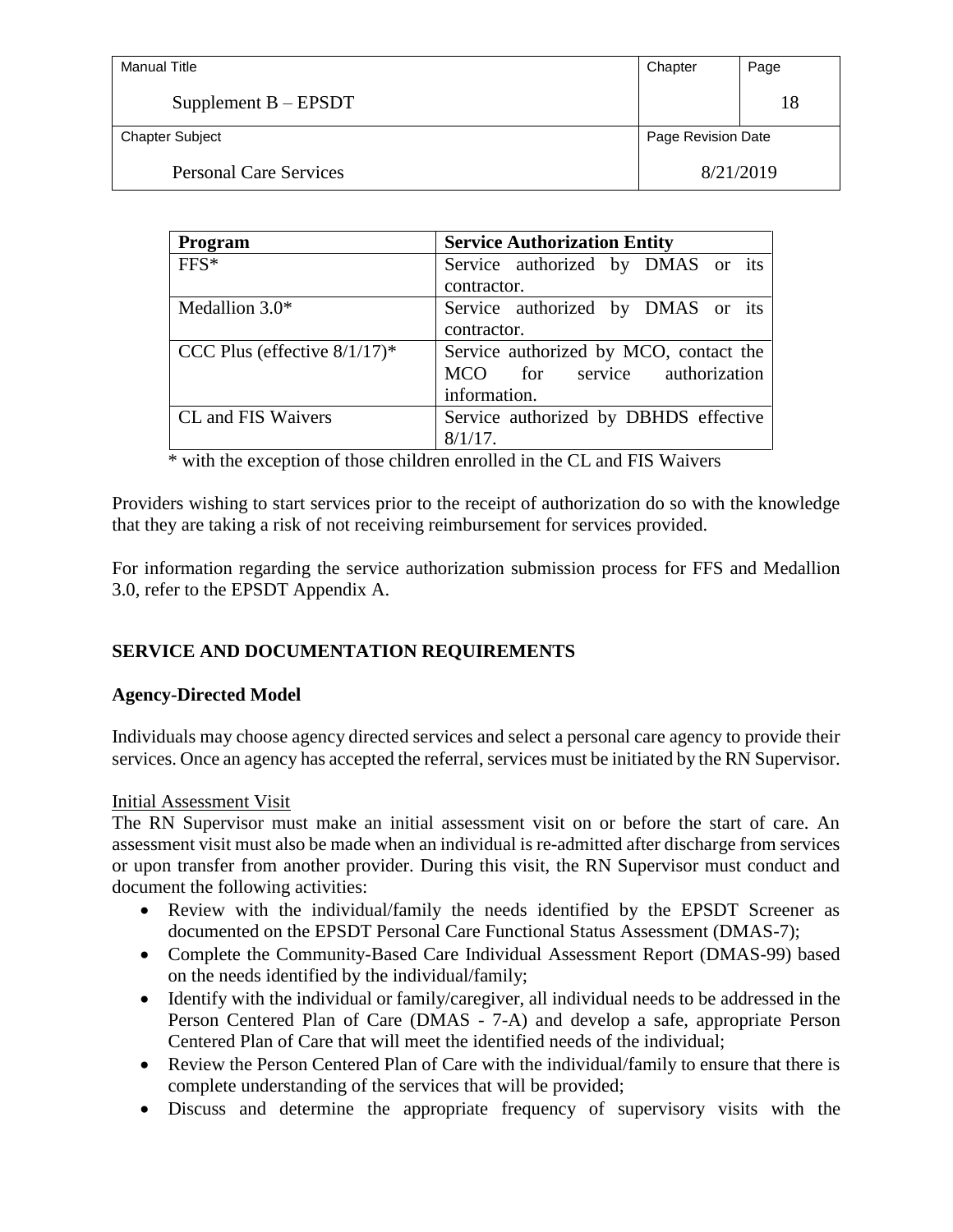| Manual Title                  | Chapter            | Page |
|-------------------------------|--------------------|------|
| Supplement $B - EPSDT$        |                    | 19   |
| <b>Chapter Subject</b>        | Page Revision Date |      |
| <b>Personal Care Services</b> | 8/21/2019          |      |

individual/family and document the discussion to include the individual's/family's choice on the DMAS 99. The determination of supervisory visit frequency must be based on the individual's needs. The minimum frequency of these visits is every 90 calendar days;

• Prior to the start of services, introduce the assistant to be assigned to the individual. Each regularly assigned assistant must be introduced to the individual by the RN Supervisor, or other staff (this may be done by telephone) and oriented to the individual's Person Centered Plan of Care prior to the assistant's start of care for that individual. The RN/LPN Supervisor must closely monitor every situation when a new assistant is assigned to an individual so that any difficulties or questions are dealt with promptly;

#### Follow-up Visit

It is recommended that the RN/LPN Supervisor conduct a follow-up visit within 30 calendar days of the initial visit to assess the individual's needs and to make a determination as to whether the Person Centered Plan of Care sufficiently meets the individual's needs. The date of this visit must be documented on the DMAS 99.

#### RN/LPN Supervisory Visits

The RN/LPN Supervisor shall make supervisory visits as often as needed to ensure both quality and appropriateness of services and to supervise personal care assistants. The minimum frequency of these visits is every 90 calendar days.

During the RN/LPN Supervisory visit, the RN/LPN must determine if the Person Centered Plan of Care continues to meet the individual's needs, and document the review of the plan. If it does not, then a new Person Centered Plan of Care must be developed and if a change in the amount of hours is needed, the RN/LPN must submit the request to the service authorization entity for review.

A RN/LPN Supervisor must be available to the assistants by telephone at all times that an assistant is providing services to an individual. A provider may contract with a RN to provide this service. Ongoing assessment of the assistant's performance by the RN/LPN Supervisor is also expected to ensure the health, safety, and welfare of the individual.

If the supervising RN/LPN is unable to conduct the regular supervisory visit within required timeframes, it shall be documented in the individual's record with the reasons for the delay. Such supervisory visits shall be conducted within 15 calendar days of the individual's first availability.

Based on continuing evaluations of the assistant's performance and the individual's needs, the RN/LPN Supervisor shall identify any gaps in the assistant's ability to function competently and shall provide training as necessary. The RN/LPN Supervisor must also perform any subsequent evaluations or changes to the supporting documentation.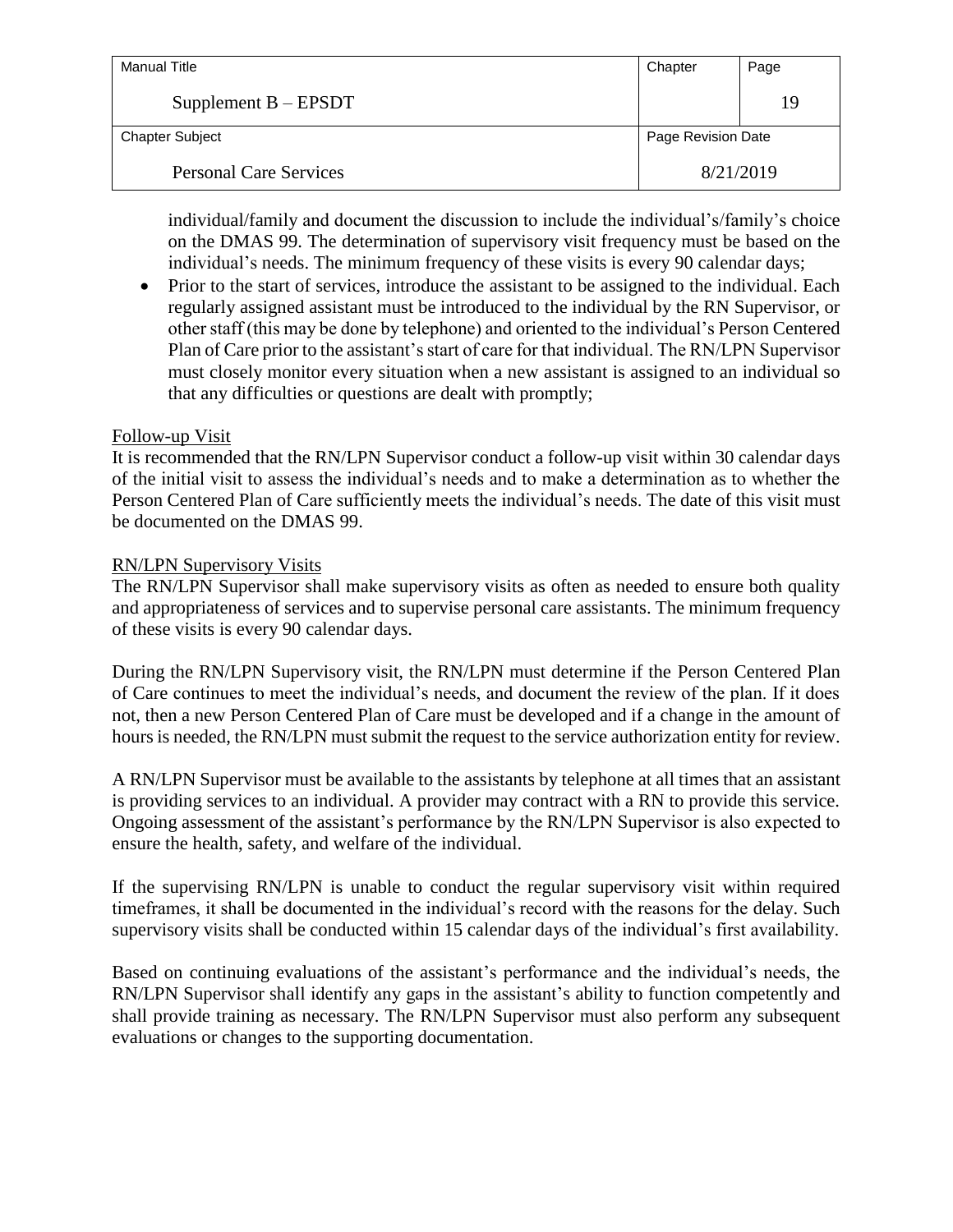| Manual Title                  | Chapter            | Page |
|-------------------------------|--------------------|------|
| Supplement $B - EPSDT$        |                    | 20   |
| <b>Chapter Subject</b>        | Page Revision Date |      |
| <b>Personal Care Services</b> | 8/21/2019          |      |

# RN Supervisory Visits

The RN Supervisor must conduct a review of home visits the LPN Supervisor's performance as well as to assess the on-going needs of the individual and services received. The RN Supervisor must identify any gaps in the LPN's supervisor's ability to function competently and shall provide training as appropriate.

# Documentation Requirements – Agency Directed EPSDT Personal Care

The provider shall maintain a record for each individual. These records must be separated from records related to other services, such as companion services or home health.

The individual file must include the following:

- All EPSDT Personal Care Functional Status Assessment (DMAS-7);
- All provider Plans of Care (DMAS-7-A) fully signed and dated by the RN;
- All Community Based Care Recipient Assessment Report (DMAS 99) fully signed and dated by the RN/LPN Supervisor;
- Aide Records (DMAS-90);
- All RN/LPN Supervisor notes. The RN/LPN Supervisor notes must:
	- o be completed as agreed upon by the individual/family;
	- o be filed within two weeks of the supervisory visit;
	- o document whether the assistant was present. The assistant must be present at a minimum of every other RN/LPN Supervisor visit;
	- o document family satisfaction with services. The RN/LPN supervisor must document private conversations with the family to assess satisfaction with services at a minimum of every other month (either in person without the assistant present or by telephone during times the assistant is not in the home if the assistant is always present during the Supervisory visit);
	- o document, using the DMAS-99, observations of the individual made during the visits as well as any instruction, supervision, or counseling provided to the assistant working with the individual;
	- o document that the appropriateness and adequacy of the service based on the individual's current functioning has been discussed with the individual/family;
	- o Include a RN/LPN Supervisor summary which notes:
		- any change in the individual's medical condition, functional status, and social support;
		- whether the individual continues to meet EPSDT personal care criteria;
		- whether the Person Centered Plan of Care is adequate to meet the individual's needs or if changes need to be made;
		- dates of any lapse of service and why (e.g., hospitalization admission and discharge dates, assistant not available, etc.);
		- $\blacksquare$  the presence or absence of the assistant in the home during the visit; and
		- any other services received by the individual;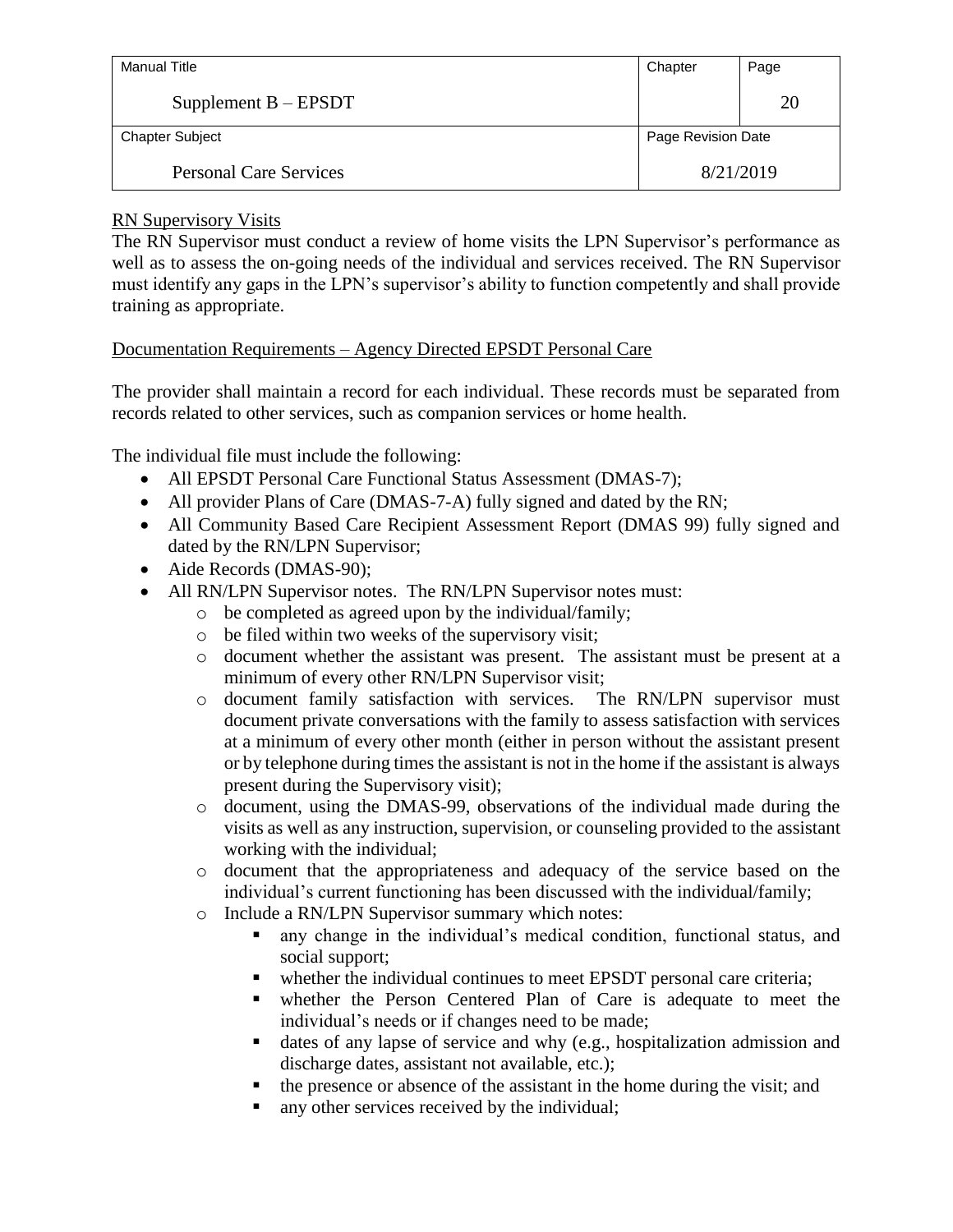| Manual Title                  | Chapter            | Page |
|-------------------------------|--------------------|------|
| Supplement $B - EPSDT$        |                    | 21   |
| <b>Chapter Subject</b>        | Page Revision Date |      |
| <b>Personal Care Services</b> | 8/21/2019          |      |

- All provider contacts with the individual and others related to the individuals such as contacts with family members/caregivers, health professionals, formal and informal service providers, the service authorization contractor, DMAS, etc. All notes must be signed and dated and filed in the individual's records within two (2) weeks from the date of the contact;
- Copies of documentation entered by direct data entry that is submitted electronically via the service authorization entity's portal system;
- Documentation that the assistant's records were reviewed;
- Documentation of overall monitoring of the ongoing provision of services which includes:
	- o The quality of care provided by the assistant, LPN (when utilized) and the RN;
	- o The functional and medical needs of the individual and any modification necessary to the Person Centered Plan of Care due to a change in these needs; and
	- o The individual's need for support in addition to care provided by personal care assistant.

# Assistant Responsibilities/Required Documentation: Agency-Directed (AD) Model

The assistant is responsible for following the Person Centered Plan of Care, notifying the RN Supervisor of any change in condition, support, or problem that arises and documenting the performance of duties on the Aide Record (DMAS-90). The DMAS-90 must be completed on the day the service was delivered. The DMAS-90 is designed to contain one calendar week of service provision. Agencies may not, in any way, make changes to the DMAS-90.

Documentation on the DMAS-90 must include:

- the specific services delivered to the individual by the assistant;
- the assistant's actual daily arrival and departure times;
- the assistant's weekly comments or observations about the individual, including the individual's physical and emotional condition, daily activities, and responses to services rendered, and;
- any other information appropriate and relevant to the individual's care and need for services;
- the personal care assistant's and individual's/family's weekly signatures, including the date, to verify that personal care services have been rendered during that week as documented in the record. An employee of the provider cannot sign for the individual unless he is a family/caregiver of the individual. This family member cannot be the same family member who is providing the service. In instances where the individual is unable to sign and there is no family member or other legal representative to do so, the reason for the absence of this signature must be thoroughly documented on the DMAS-90. If the individual is unable to sign his/her signature on the DMAS-90 the individual may make an "X". The RN Supervisor must document on the DMAS 99 that the "individual is unable to sign the DMAS-90."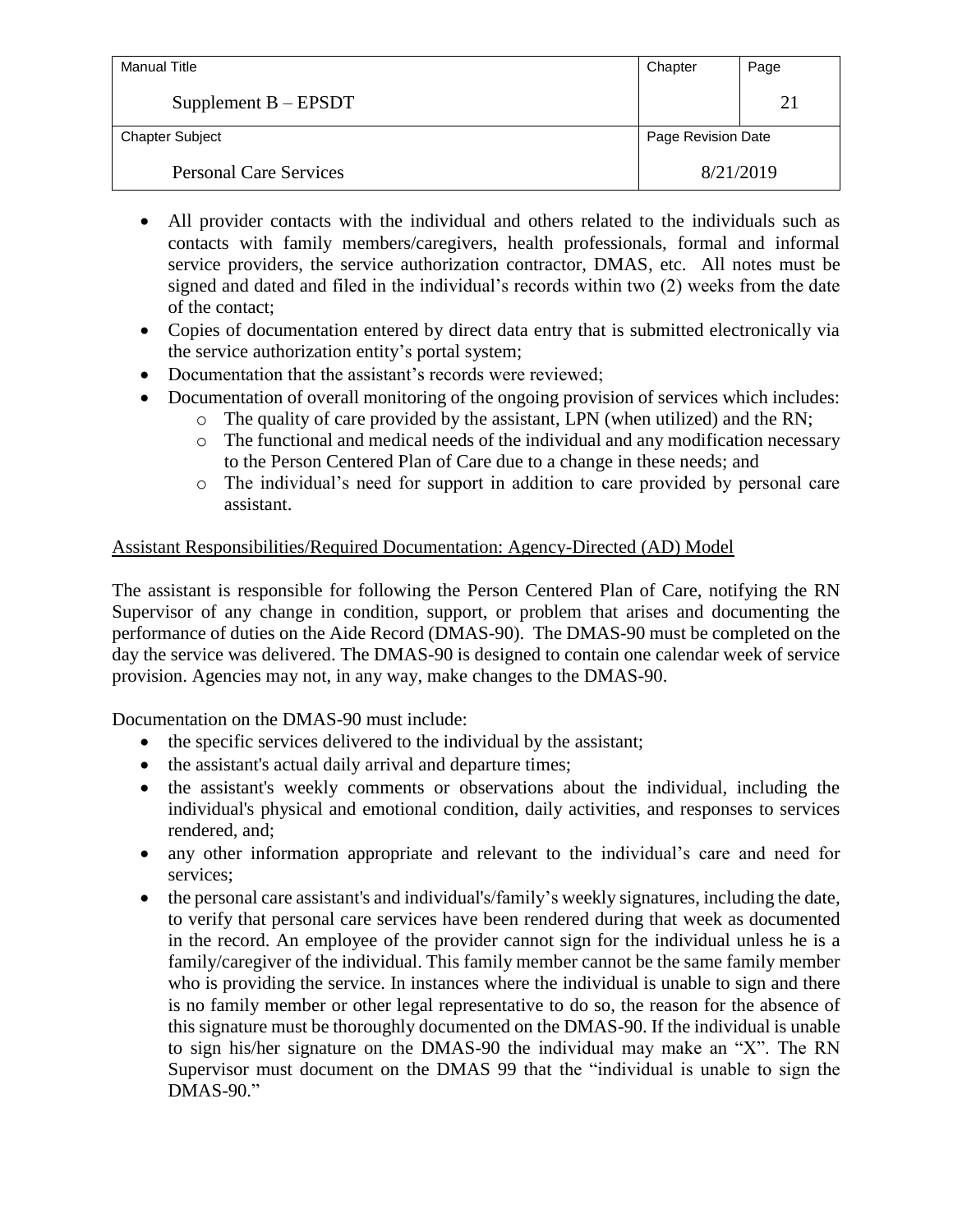| Manual Title                  | Chapter            | Page |
|-------------------------------|--------------------|------|
| Supplement $B - EPSDT$        |                    | 22   |
| <b>Chapter Subject</b>        | Page Revision Date |      |
| <b>Personal Care Services</b> | 8/21/2019          |      |

Documentation on the DMAS-90 must be in the English language. Signatures, times and dates must not be placed on the personal care assistant's record prior to the last date that the services are actually delivered. The aide record sheets must be in the individual's record within two (2) weeks. Corrections to any form in the record must be made by drawing a line through the incorrect entry, then re-entered, initialed and dated with the correct information. Correction fluids (white-out) must never be used for correction. Copies of all documents are subject to review by state and federal Medicaid staff or representatives. It is the responsibility of the provider to ensure that the DMAS-90 are delivered to the provider and filed in the individual's record within two (2) weeks. A periodic review of the DMAS-90 must be done prior to filing it in the individual's record to ensure that the RN Supervisor is aware of any changes in the individual's needs or any changes in the Person Centered Plan of Care, which may be indicated by the assistant's documentation on the DMAS-90. An accurately signed and dated DMAS-90 is the only authorized documentation of services provided for which DMAS will reimburse. DMAS will not accept employee payroll time sheets in place of the DMAS-90.

# **Electronic Visit Verification (EVV)**

Personal care agencies choosing to utilize HIPAA compliant EVV systems may do so by using a system that records and contains the same elements as the DMAS 90 and permits the system to verify the location from which the services are provided and the individual for whom the services are provided.

The EVV shall: 1. Ensure daily back-up for all data collected; 2. Protect data securely and reliably; 3. Demonstrate a disaster recovery mechanism allowing for use within twelve hours of disruption to services (subject to exceptional circumstances such as war and other disasters of national scope); and 4. Be capable of producing reports of all services and supports rendered, the individual's identity, the start and end time of the provision of services and supports and the date/s of service in summary fashion that constitute documentation of service that is fully compliant with regulation.

Each personal care assistant and individual/family receiving services will have a unique personal identification number or a biometric identification system. The personal care assistant shall not be able to enter or modify the time and date. The unique identification system shall constitute the necessary electronic signatures for services. No additional electronic or wet signatures shall be required.

# **Billing for Agency Directed Personal Care and Respite Services Under EVV, Effective October 1, 2019.**

Beginning October 1, 2019, DMAS will no longer accept paper claims (CMS-1500) or direct data entry (DDE) claims for agency directed personal care and respite services. All agency providers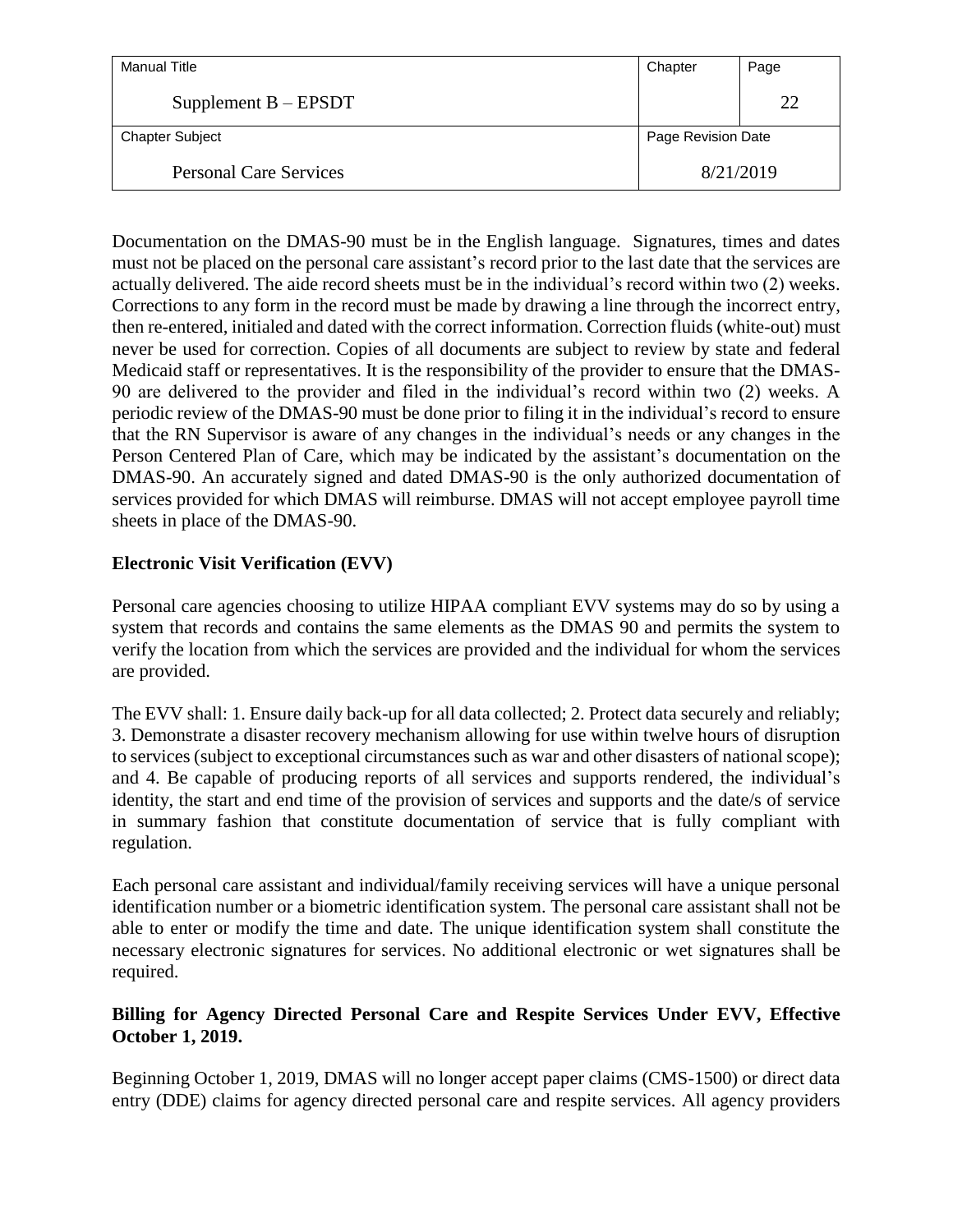| Manual Title                  | Chapter            | Page |
|-------------------------------|--------------------|------|
| Supplement $B - EPSDT$        |                    | 23   |
| <b>Chapter Subject</b>        | Page Revision Date |      |
| <b>Personal Care Services</b> | 8/21/2019          |      |

submitting procedure codes associated with EVV must submit electronic EDI claims in the 837-P

X12 standard. Should a provider submit claims for these services on paper, or via DDE, the claim will deny. The following link provides access to the 837 Professional Health Care Claims and Encounter Transactions Companion Guide:

[https://www.dmas.virginia.gov/files/links/1157/MES\\_EPS\\_837P\\_Companion Guide](https://www.dmas.virginia.gov/files/links/1157/MES_EPS_837P_Companion%20Guide) 

Each of the following six (6) data elements must be captured for EVV:

- 1) The type of service(s) performed service procedure code
- 2) The individual receiving the services member's Medicaid ID
- 3) The date of the service
- 4) The location of the service delivery This is a physical address, city, state and zip code and not geographical coordinates. Two (2) locations will be captured, the beginning location and the ending location.
- 5) The individual providing the service the aides first and last name, and a unique ID of the aide, which is generally an employee ID associated with the agency submitting the claim.
- 6) The time the service began and ended this will be in the military format,  $00:00 -$ 23.59

If any of these fields are not completed or incomplete on the 837P, the claim will deny with one or more of the following edits, which will be enabled, effective October 1, 2019:

- 1) Beginning Location Address, City, State, Zip Code must be present
- 2) Ending Location Address, City, State and Zip Code must be present
- 3) Attendant/Aides Last Name, First Name, and unique ID must be present
- 4) Time Service Begin must be in valid 24-hour military time format
- 5) Time Service Ended must be valid 24-hour military time format and after the begin time, either later in the same day, or the next day.

EVV will not be required for services in Department of Behavioral Health and Developmental Services (DBHDS) licensed facilities, such as a group home, sponsored residential home, supervised living, supported living or similar licensed facility, the REACH Program, or in a school setting. These agency providers must use a modifier of UB in association with the agency directed service procedure code when submitting their claim.

# **Consumer-Directed (CD) Model**

Individuals choosing to receive services through the CD model may do so by choosing a SF to provide the training and guidance needed to be an employer.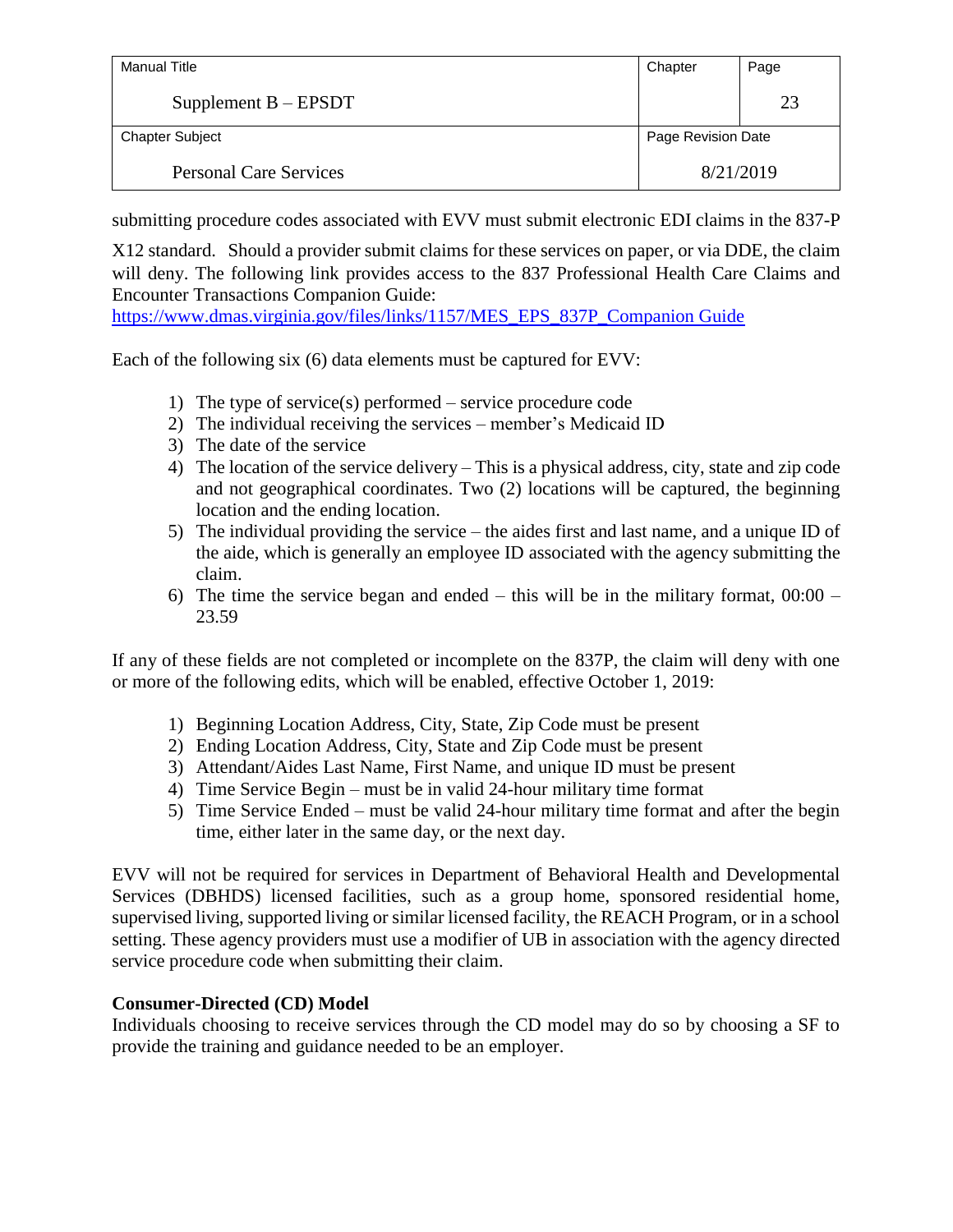| Manual Title                  | Chapter            | Page |
|-------------------------------|--------------------|------|
| Supplement $B - EPSDT$        |                    | 24   |
| <b>Chapter Subject</b>        | Page Revision Date |      |
| <b>Personal Care Services</b> | 8/21/2019          |      |

# Service Facilitation Comprehensive Visit

The SF initiates services with the individual upon accepting the DMAS-7 from the EPSDT screener. The SF must make an initial comprehensive home visit prior to the start of care by a personal care assistant. During the visit, the SF will work with the individual/family to identify all support needs of the individual to be addressed in the Person Centered Plan of Care. Based on the information discussed and together with the individual/family, the SF will develop a safe, appropriate Person Centered Plan of Care that will meet the identified needs of the individual. The initial comprehensive visit is done only once upon the individual's entry into the service. If an individual changes SFs or the individual subsequently adds another CD service, the new provider must conduct and bill for a reassessment visit in lieu of a comprehensive visit.

# Consumer (Individual) Training

The SF, using the Employer of Record Manual must provide the individual/EOR with training on the responsibilities as an employer within seven days of the completion of the comprehensive visit (SFs may complete the comprehensive visit and individual training in the same day, if appropriate). To assure that the training content for Employee Management Training meets the acceptable requirements, the SF must use the DMAS EOR Manual found on the DMAS website at www.dmas.virginia.gov. The SF must also follow the checklist outlined in the Consumer-Directed Individual Comprehensive Training Form (DMAS-488). This is an outline of the subjects that DMAS requires the SF to cover during the training. The SF must check each subject on the form after it has been covered, and obtain the required signatures and dates. This form must be maintained in the individual's file and be available for review by DMAS staff or DMAS contracted entity. The SF will ensure that the individual/EOR understands his/her rights and responsibilities in the program and signs all of the Participation Agreements including the DMAS-486 and DMAS-489. These forms must be signed before the individual can begin employing an assistant in the program. The SF should also provide assistance in filling out employer forms in the Employer of Record Welcome Packet that is received from the FEA.

NOTE: This training is for the employer of the assistant. The SF must not offer training of any type to the assistant.

# Routine On-site Visits

After the comprehensive visit, SF conducts two in-home routine visits within 60 calendar days of the comprehensive visit (once every 30 calendar days) to monitor the individual/EOR's ability to hire and maintain assistants, to monitor the individual's Person Centered Plan of Care and assess both the quality and appropriateness of the services being provided. After the first two routine inhome visits, the SF and individual can decide how frequent the routine on-site visits will be however, a face-to-face meeting with the individual must be conducted at least every 90 days. The SF must review the individual's status, make any needed adjustments to the Person Centered Plan of Care, and provide any necessary information to the individual and record all significant contacts in the individual's file.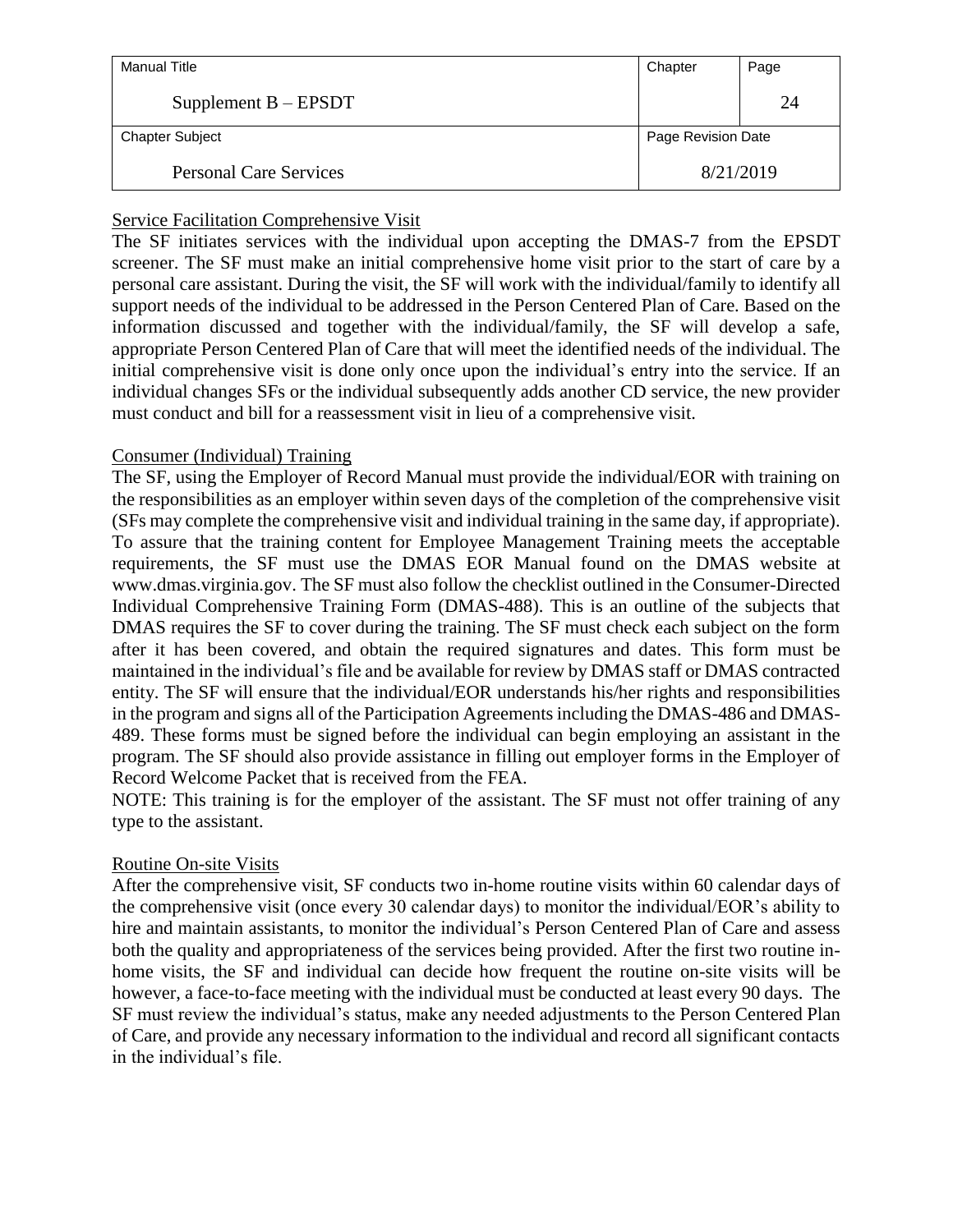| Manual Title                  | Chapter            | Page |
|-------------------------------|--------------------|------|
| Supplement $B - EPSDT$        |                    | 25   |
| <b>Chapter Subject</b>        | Page Revision Date |      |
| <b>Personal Care Services</b> | 8/21/2019          |      |

If the SF is unable to make a visit due to inclement weather or the individual is not available, the SF must document on a progress note in the individual's record the reason for the delay in the visit and document when the next visit will occur. Such routine on site visits shall be conducted within 15 calendar days of the individual's first availability.

During visits with the individual, the SF must observe, evaluate, and consult with the individual/EOR and family/caregiver as appropriate and document the adequacy and appropriateness of the CD services with regards to the individual's current functioning and cognitive status, medical and social needs, and the established Person Centered Plan of Care on the DMAS-99. The individual's satisfaction with the type and amount of service must be discussed. The SF must determine if the Person Centered Plan of Care continues to meet the individual's needs, and document the review of the plan.

If it does not, then a new Person Centered Plan of Care must be developed and if a change in the amount of hours is needed, the SF must submit the request for service authorization.

The SF's documentation of this visit must include:

- Whether CD services are adequate to meet the individual's needs and whether changes to the Person Centered Plan of Care need to be made;
- Any suspected abuse, neglect, or exploitation and to whom it was reported. This must be reported to the Virginia Department of Social Services; Adult Protective Services (APS) or Child Protective services (CPS), as appropriate.
- Hospitalization or change in medical condition, functioning, cognitive status, or social support;
- The individual's or family's /caregiver's (as appropriate) satisfaction with services;
- The presence or absence of the attendant in the home during the visit;
- Any change in who is employed as the attendant. The F/EA cannot pay for any services until a completed packet is received for each employee;
- Dates of and reasons for any service lapses (hospitalization admission, attendant not available, etc.); and
- In addition to the information that must be documented in the SF's routine visit summary, there are several areas (such as bowel/bladder programs, range of motion exercises, catheter and wound care, etc.) that, when they are part of an individual's Person Centered Plan of Care due to physician's orders, require monitoring by the individual's primary health care professional or a RN and special documentation by the SF of their ongoing completion and the personal care assistant's qualifications to perform these tasks.

Verification of Time Sheets: The SF shall review copies of the time sheets quarterly or more frequently as appropriate to ensure that the hours of service provided are consistent with the Person Centered Plan of Care. Timesheets may be viewed on the F/EA web portal. If the individual, acting as the employer, is unable to sign the time sheet, the individual may make an "X" or a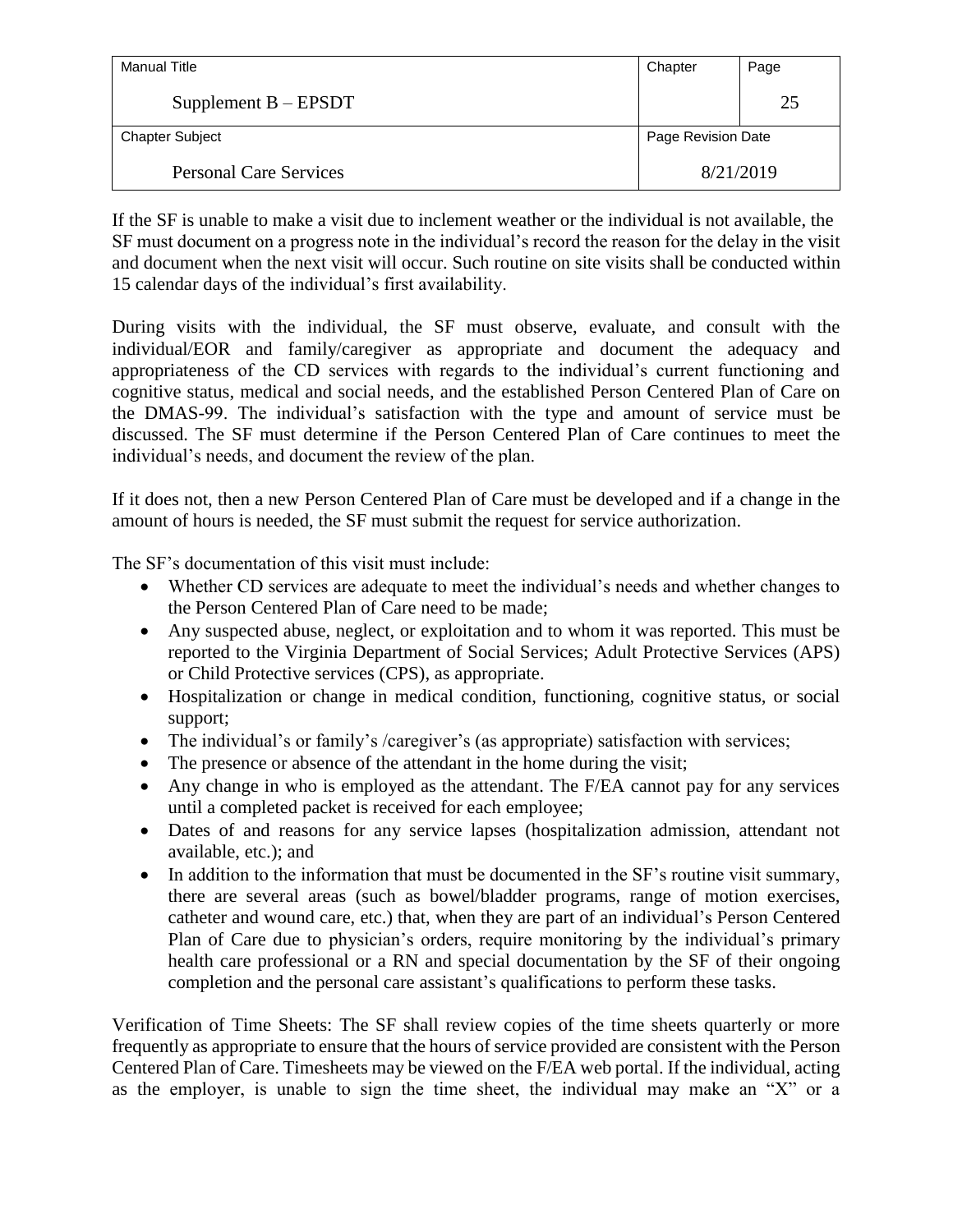| Manual Title                  | Chapter            | Page |
|-------------------------------|--------------------|------|
| Supplement $B - EPSDT$        |                    | 26   |
| <b>Chapter Subject</b>        | Page Revision Date |      |
| <b>Personal Care Services</b> | 8/21/2019          |      |

family/caregiver may sign on his behalf. If the individual is unable to sign or make an "X," the SF must make a notation in the front of the individual's record that "individual is unable to sign." If discrepancies are identified in the time sheets in relation to the Person Centered Plan of Care, etc., the SF must contact the individual or EOR to resolve discrepancies. If there are consistently discrepancies in the time sheets and training has been offered to the individual/EOR, the SF must meet with the individual/EOR to determine if CD services remain appropriate (i.e., that the individual or EOR can manage the services).

#### Reassessment Visit

At least every six months, the SF must meet with the individual or family member/caregiver to conduct a reassessment of the individual's current functional and social support status and a complete summary of all services reviewed. Documentation of the reassessment visit must include a complete review of the individual's needs and available supports and a review of the Person Centered Plan of Care. The reassessment visit must be documented on a DMAS-99.

#### On-going Monitoring Activities

The SF is responsible for counseling an individual/EOR regarding the responsibilities as an employer; requesting service authorization changes based on the individual's Person Centered Plan of Care as needed; consulting with the individual/EOR or family member/caregiver as needed; and discussing with the individual the need for additional community based services. The SF must be available by telephone to individuals receiving CD services during normal business hours, have voice mail capability, and return phone calls within 1 business day. The SF is not responsible for supervision of personal care assistants and has no authority in hiring/firing assistants. The EOR is solely responsible for attendant supervision.

If the SF determines that the health, safety, or welfare of the individual may be in jeopardy, the SF is responsible for making the appropriate referrals that may include APS/CPS, or if the person is unable to self-direct services a referral to an agency directed service provider may be appropriate.

# Management Training

Management training is provided by the SF upon the request of the individual/EOR during an onsite visit. This training is designed to assist the individual/EOR in understanding employer related activities. Management training must not be used to train the attendant.

Management training can also be used to reimburse the SF for the costs of tuberculosis screening, cardiopulmonary resuscitation certification (CPR), and annual flu immunizations for assistants. The SF can bill DMAS for the costs of these requirements on behalf of the individual by billing for these costs in management training units and maintaining documentation of these costs in the individual's file.

Individuals have the right to choose, hire, and employ an assistant whom they know has been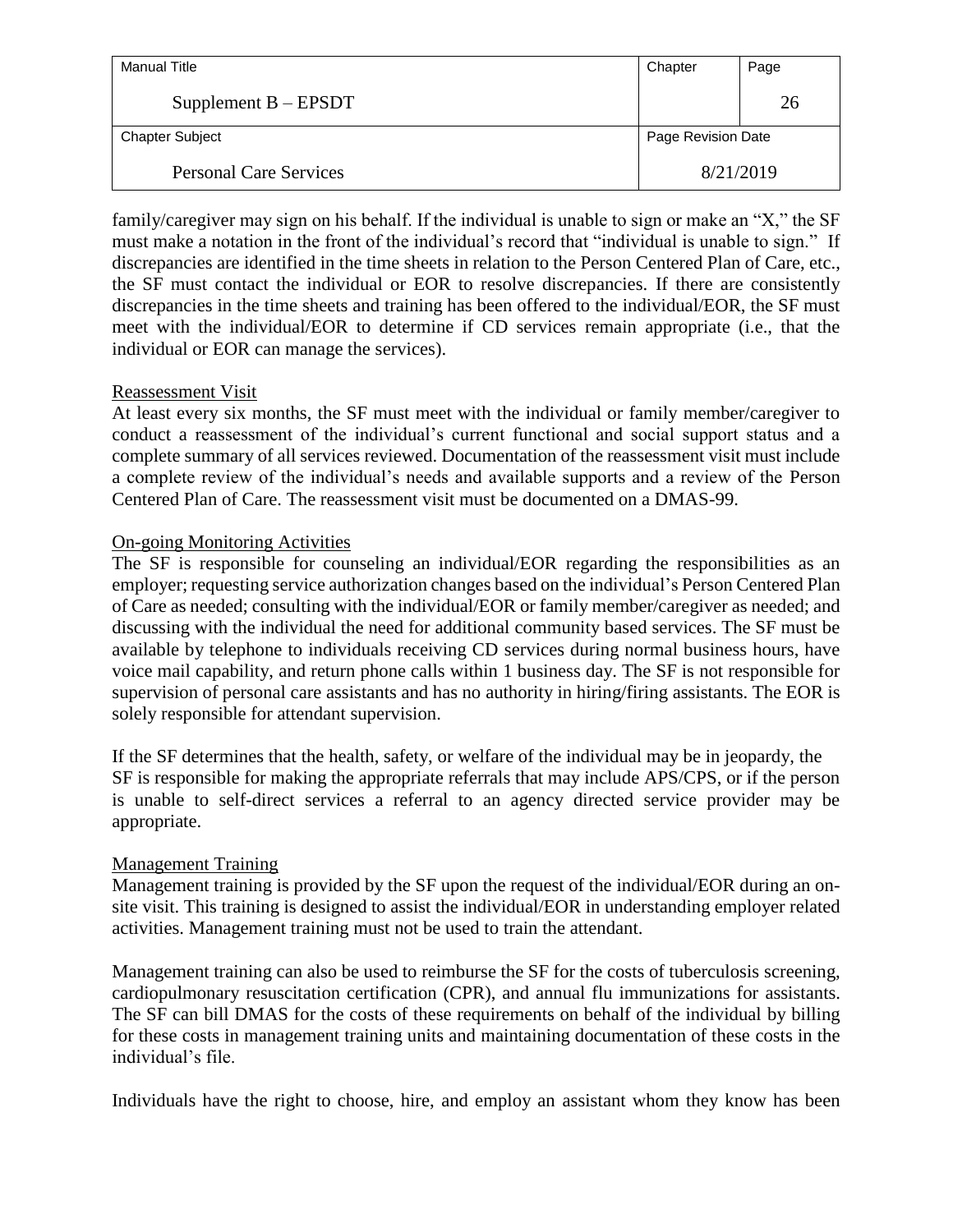| Manual Title                  | Chapter            | Page |
|-------------------------------|--------------------|------|
| Supplement $B - EPSDT$        |                    | 27   |
| <b>Chapter Subject</b>        | Page Revision Date |      |
| <b>Personal Care Services</b> | 8/21/2019          |      |

convicted of a crime that is not prohibited in the applicable sections of the Code of Virginia (32.1-162.9:1), as may be amended from time to time. When doing so, individuals and family members/caregivers must understand this decision and that the consequences thereof are their sole responsibility. The Individual/Employer Acceptance of Responsibility for Employment form must be completed and submitted to the F/EA.

# CD Services and Fiscal/Employer Agent (F/EA) Functions

The F/EA performs payroll activities on behalf of the EOR. DMAS contracts with the F/EA to ensure that payment to the attendant is based on the approved service authorization which documents the number of hours and services and time sheets approved by the EOR. Time worked by attendants is paid based on 15 minute units. The F/EA keeps payment records, and follows all tax rules on the EOR's behalf.

The SF or F/EA will provide a packet of employment information and necessary forms to the individual/EOR. The forms must be completed and returned to the F/EA before the attendant can be employed. The F/EA will handle responsibilities for the individual for paying the attendant and the related employment taxes. The F/EA will process all necessary employer related forms with the Internal Revenue Services in order to complete these duties.

The F/EA performs required criminal record checks for all assistants. When an assistant is providing services to an individual under 18 years of age the F/EA will screen assistants through the DSS CPS Central Registry. The F/EA will provide the individual/EOR with the results of the criminal record request and/or the CPS check and document in the individual's F/EA record that the individual or family member/caregiver has been informed of the results of the criminal record or CPS registry check. If the attendant has been convicted of crimes described in 12 VAC 30-90- 180, or if the registry confirms a founded complaint on the assistant, the assistant will no longer be reimbursed under this program for services provided to the individual effective the date the individual or EOR was notified of the criminal record/CPS registry finding.

# Documentation Requirements - Consumer-Directed (CD) Model

Documentation must clearly indicate the dates and times of CD services delivery (i.e., time sheets).

The SF must maintain records for each individual served. These records must be separated from those of any other services that may be provided by the SF/SF's employer. All documentation must be filed in the individual's record within two (2) weeks from the date of the visit/contact. The individual file must include the following:

- All EPSDT Personal Care Functional Status Assessment (DMAS-7) forms and any required service authorization documentation as detailed in the most current instructions for the DMAS-7;
- All provider Plans of Care (DMAS-7-A) fully signed and dated by the SF;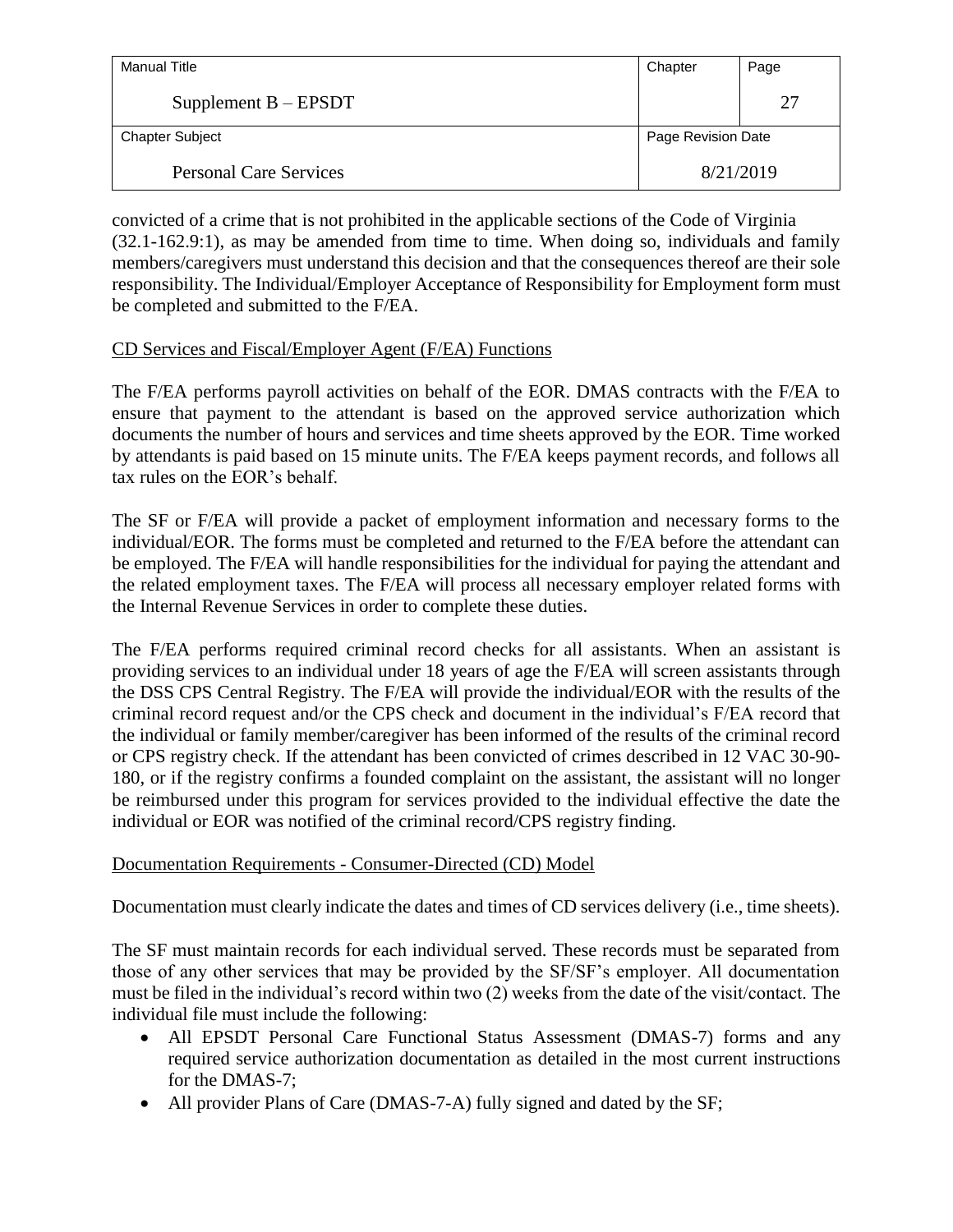| Manual Title                  | Chapter            | Page |
|-------------------------------|--------------------|------|
| Supplement $B - EPSDT$        |                    | 28   |
| <b>Chapter Subject</b>        | Page Revision Date |      |
| <b>Personal Care Services</b> | 8/21/2019          |      |

- All Community Based Care Recipient Assessment Report (DMAS 99) fully signed and dated by the SF. Only the DMAS-99 may be used for assessments/reassessments. The start date on the Person Centered Plan of Care will be the start date of service facilitation services for the individual;
- Copies of documentation entered by direct data entry that is submitted electronically via the service authorization entity's portal system;
- All provider contacts with the individual and others related to the individuals such as contacts with family members/caregivers, health professionals, formal and informal service providers, the service authorization entity's, DMAS, etc. All notes must be signed and dated and filed in the individual's records within two (2) weeks from the date of the contact;
- All management training provided to the individual/EOR or member/caregiver, including the individual's or family'/caregivers' responsibility for the accuracy of the attendant's time sheets;
- All documents signed by the individual or the family/caregiver that acknowledge the responsibilities for receipt of the services;
- If tasks are performed requiring nurse delegation, the RN's documentation of training, supervising, and all other related information and documentation must be maintained by the service facilitation provider.
- Documentation of the SF's assessment on the DMAS-99 which includes:
	- o observations of the individual made during the visits.
	- o any change in the previously documented individual's medical condition, functional status, and social support, which may require modifications to the Person Centered Plan of Care;
	- o documentation the individual continues to meet EPSDT Personal Care criteria;
	- o documentation that the Person Centered Plan of Care was reviewed with the individual/EOR and family/caregiver to determine if it is adequate to meet the individual's needs or if changes need to be made;
	- o dates of any lapse of services and why (e.g., hospitalization, assistant not available, etc.);
	- o documentation that the appropriateness and adequacy of services was discussed with the individual/family.
	- o the presence or absence of the assistant in the home during the visit.
	- o documentation of individual/EOR and family/caregiver satisfaction with the services; and,
	- o any other services received by the individual.

All criteria and documentation requirements must be met for the entire time the service is provided in order to be reimbursed through EPSDT Personal Care.

# **DELEGATION OF SKILLED SERVICES**